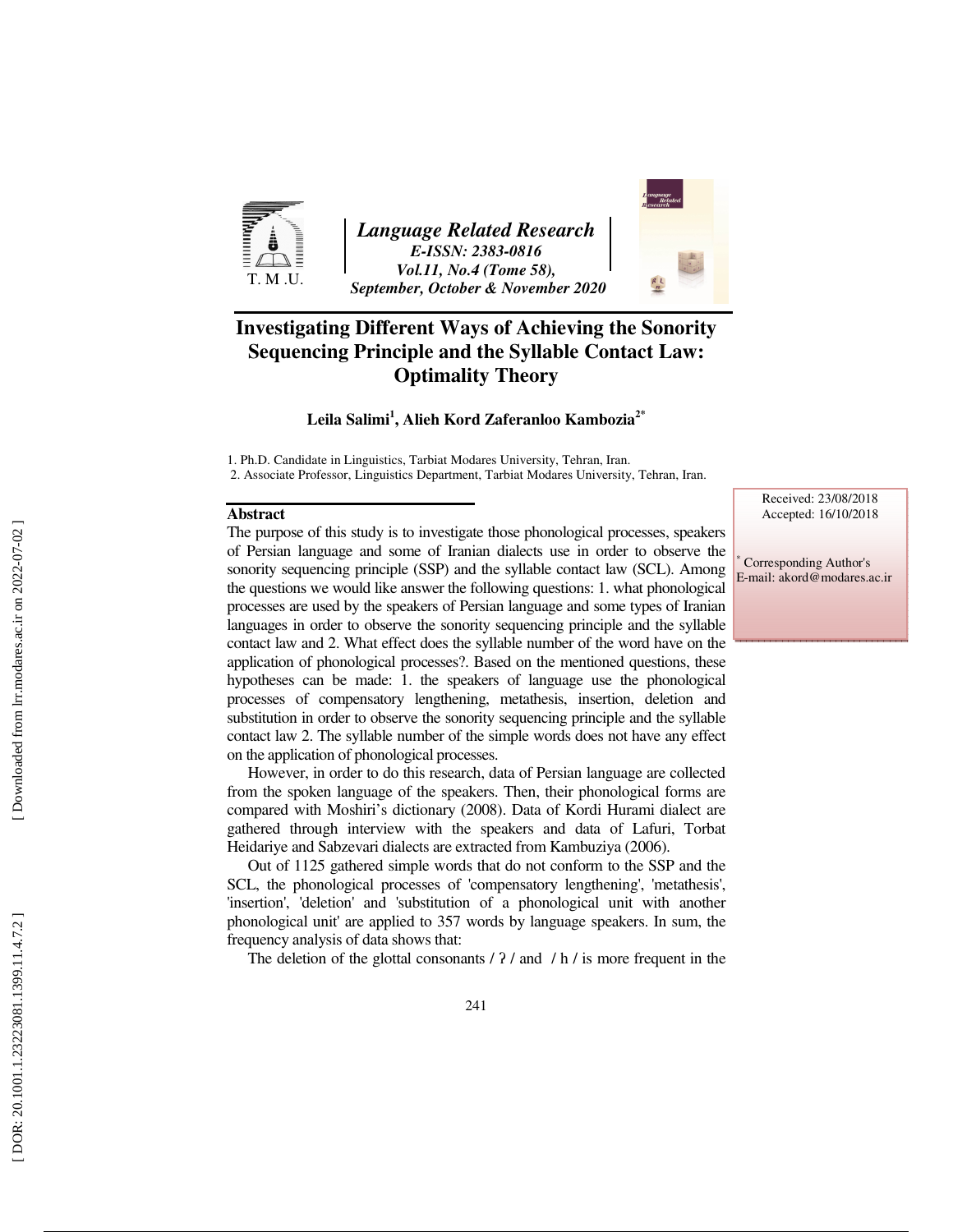

two syllable words. In other words, this process occurs in 66/19 percent of disyllabic words, 23/94 percent of tri syllabic words and 9/85 percent of one syllable words. Furthermore, the constraint hierarchy for the phonological process of deletion of the glottal consonants and the compensatory lengthening of a vowel can be illustrated as: SON-SEQ>> No cluster-glottal, MAX-µ >> MAX-IO.

The phonological process of metathesis is more frequent in the disyllabic words. This process occurs in 65/74 percent of two syllable words, 25 percent of monosyllabic words and 9/25 percent of three syllable words. In addition, the constraint hierarchy for the application of metathesis can be shown as: SON-SEQ>> LINEARITY and SCL>> LINEARITY.

The process of insertion is more frequent in the disyllabicwords. This process occurs in 96/87 percent of disyllabic words and in 3/12 percent of monosyllabic words. The constraint hierarchy of this process can be indicated as: SON-SEQ>> DEP-IO.

An investigation of the extracted Persian simple words shows that the sonority sequencing principle is not observed in 24 words with the structure of /CVC1C2 / . In these cases, the process of deletion is not applied. When the speakers use these monosyllabic simple words in combination with other linguistic elements, the deletion of the final consonant occurs. However, the constraint hierarchy of this process can be illustrated as: SON-SEQ>> MAX-IO.

The process of substitution occurs in some words of kordi Hurami dialect. In other words, when the sonority sequencing principle is not observed in the initial consonant cluster, the second member of the cluster which is less sonorant than the first member is substituted with another consonant which is more sonorant than the first member. The constraint hierarchy of this phonological process can be shown as: SON-SEQ>> \*STOP/#C >> IDENT (manner).

Thus, it can be argued that these processes are applied to mono, di and tri syllabic words among which the frequency of disyllabic words is more than that of one and tri syllabic words.

**Keywords**: Sonority Sequencing Principle, Syllable Contact Law, Phonological Processes, Constraints, Optimality Theory.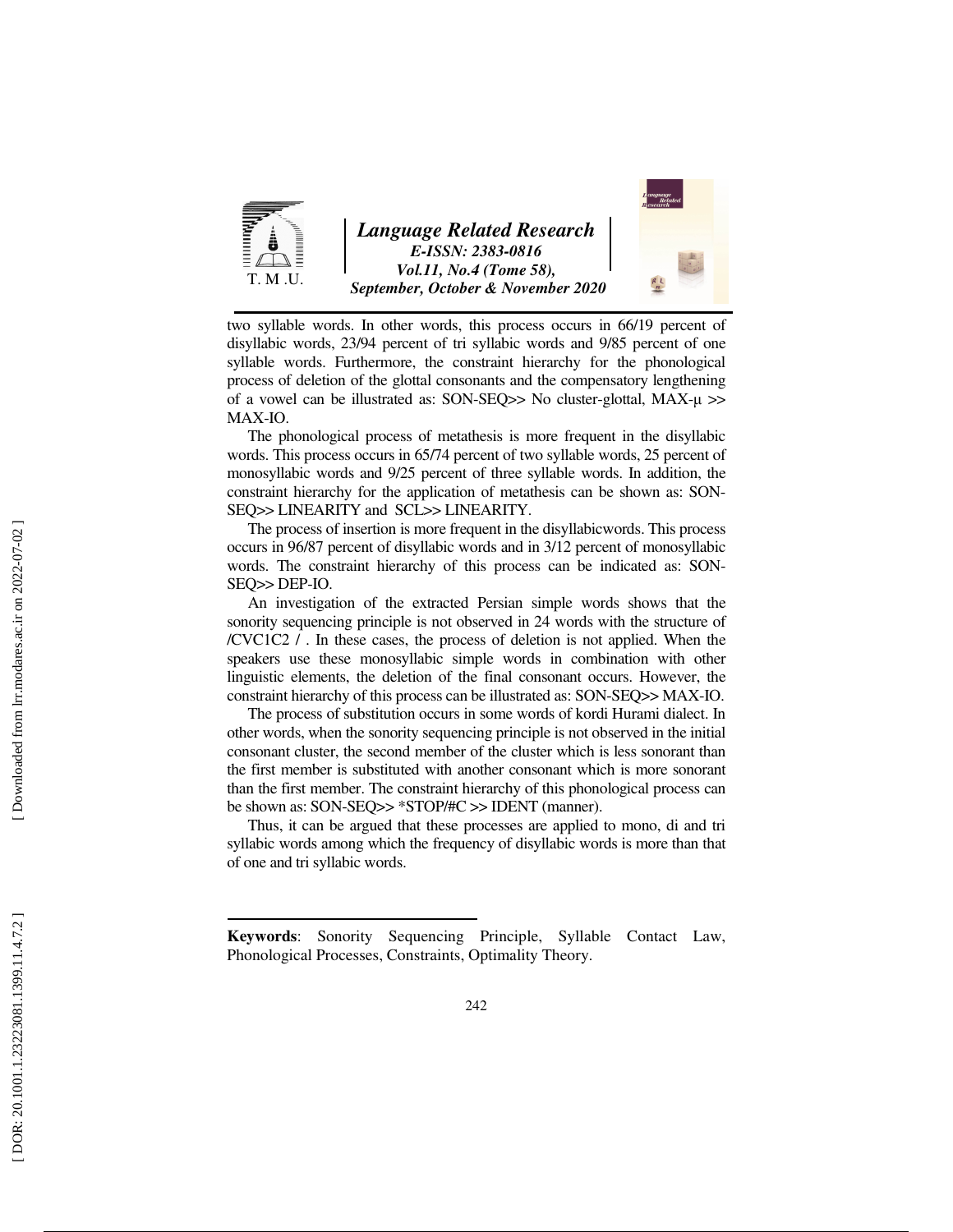

شيوههاي دستيابي به اصل توالي رسايي و قانون مجاورت هجا: نظرية بهينگي

ليلا سليمى ٰ، عاليه كرد زعفرانلو كامبوزيا ْ\*

. دانشجوي دكتري گروه زبانشناسي، دانشگاه تربيت مدرس، تهران، ايران. 1 . دانشيار گروه زبانشناسي دانشگاه تربيت مدرس، تهران، ايران. 2

دريافت: 01/ 06/ 97 پذيرش: 24/ 07/ 97

#### چكيده

هدف از پژوهش حاضر، بررسي فرايندهايي است كه گويشوران زبان براي رعايت اصل توالي رسايي و قانون مجاورت هجا بر واژههاي زبان اعمال ميكنند. بدين منظور، دادههاي زبان فارسي از گونة گفتاري گويشوران جمعآوري و صورت واجي آنها با فرهنگ لغت مشيري (1388) مقايسه شده است. دادههاي گويش كردي هورامي از طريق مصاحبه با گويشوران و دادههاي مربوط به گويشهاي لفوري، تربت حيدريه و سبزواري از كامبوزيا (1385) استخراج شده است. از بين 1125 واژة بسيط گردآوريشده كه اصل رسايي در آنها رعايت نميشود، در ۳۰۷ واژه، شاهد اعمال فرايندهاي واجي كشش جبراني، قلب، درج، حذف و جايگزيني يك واحد واجي با واحد واجي ديگر از سوي گويشوران زبان هستيم كه از اين ميان بسامد فرايندهاي كشش جبراني و قلب بيشتر از ديگر فرايندهاي واجي است. به علاوه، اين فرايندها بر واژههاي يك، دو و سه هجايي اعمال ميشوند كه از اين ميان بسامد واژههاي دوهجايي بيشتر از واژههاي يكهجايي و سههجايي است. درنهايت، فرايندهاي واجي مطرح شده در چارچوب نظرية بهينگي تبيين و رتبهبندي محدوديتها مشخص ميشود.

**واژههای کلیدی**: اصل توالی رسایی، قانون مجاورت هجا، فرایندهای واجی، محدودیت، نظریهٔ بهینگی.

ــــــــــــــــــــــــــــــــــــــــــــــــــــــــــــــــــــــــــــــــــــــــــــــــــــــــــــــــــــــــــــــــــــــــــ

E-mail: akord@modares.ac.ir :مقاله مسئول نويسندة\*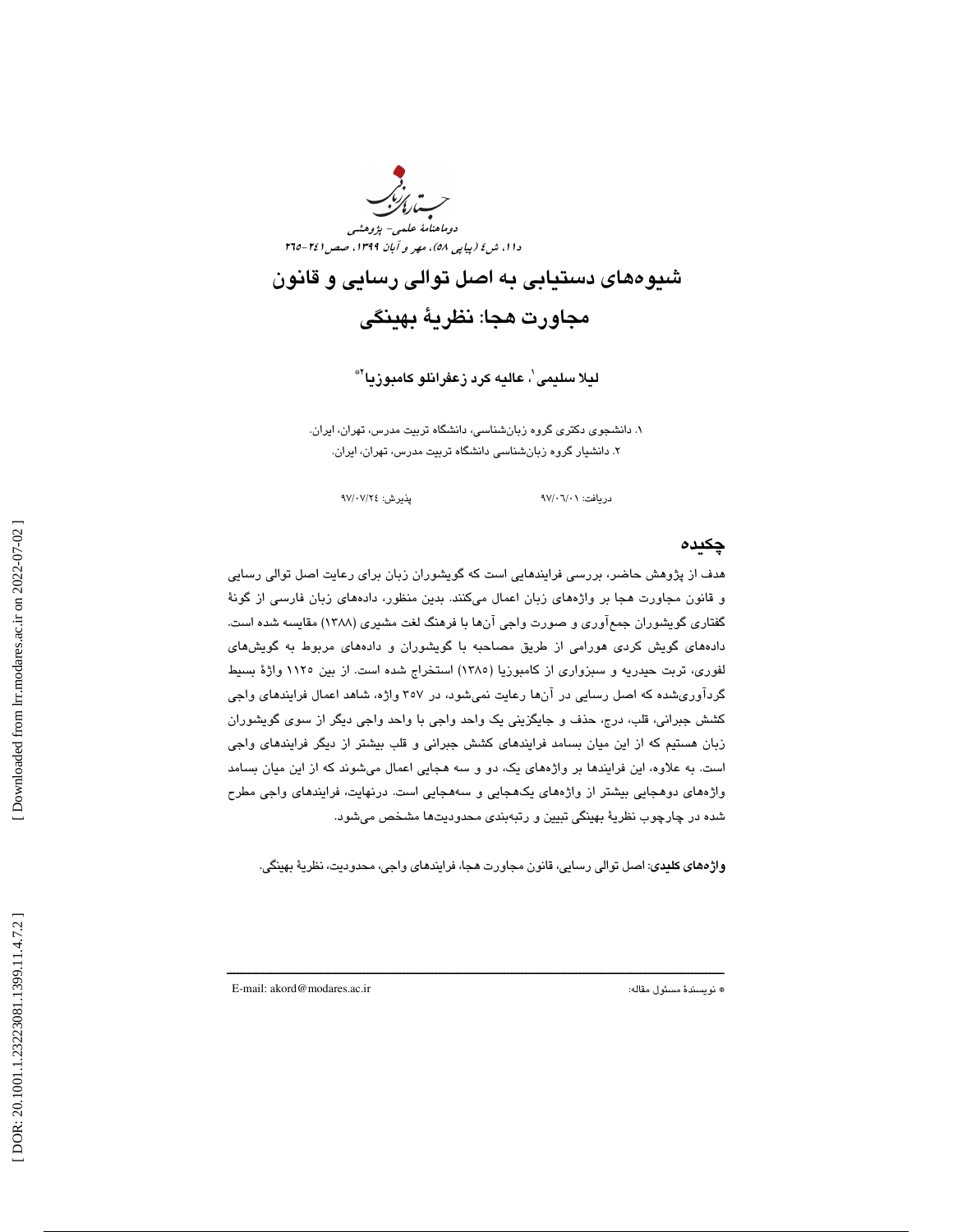ليكا اليلا سليمى و همكار بررسي شيوههاي دستيابي.... المنطقة المستوى المستوى و همكار بررسي شيوههاي دستيابي.... ا<br>المستوى المستوى المستوى المستوى المستوى المستوى المستوى المستوى المستوى المستوى المستوى المستوى المستوى المستو આવેલ

# . مقدمه 1

در حوزهٔ واجشناسی، اصل سلسلهمراتب رسایی` و قانون مجاورت هجا<sup>۲</sup> بهمنزلهٔ اصول واجآرايي رايج در زبانها در تحليل ساختمان واژه و هجا اهميت ويژهاي دارند و درمورد نحوة ترتيب عناصر در يك واژه و قوانين حاكم بر عناصر آغازه و پايانه بر اساس عامل رسايي صحبت ميكنند. ينسن<sup>٢</sup> (275 :2004) در تعريف اصل توالي رسايي مينويسد: توالي رسايي با ميزان بست دهاني<sup>؛</sup> در ارتباط است. به عبارت ديگر، هر چه در توليد آوايي كانال خروجي هوا بازتر باشد، داراي رسايي بيشتري است. بنابراين، در درون يك هجا واكهها رساترين عضو محسوب ميشوند و درجة رسايي يك همخوان نسبت به همخواني ديگر متفاوت است. بدين ترتيب، آواهاي زبان وارد يك نظام سلسلهمراتبي ميشوند كه از اين نظام اصل سلسلهمراتب رسايي» ياد ميشود. علاوه بر اين، توالي رسايي فقط به بهمنزلة « واژههاي يكهجايي و قوانين واجآرايي حاكم بر آنها محدود نيست؛ بلكه اين اصل در واژه هاي چندهجايي و در مرز دو هجا هم اعمال ميشود. گواسكو 5 ( 2004) در مقالة خود بهنقل از موري و ونمان 6 ( 1983) و ونمان (1988) بيان ميكند كه طبق اصل مجاورت هجا، بهترين ساخت هجايي زماني اتفاق ميافتد كه در مرز دو هجا پايانة هجاي اول داراي درجة رسايي بيشتري نسبت به آغازة هجاي دوم باشد. بنابراين، ساخت هجايي زماني بهصورت بهينه سازماندهي ميشود كه در توالي پايانه و آغازه افت رسايي وجود داشته باشد.

 $^{\backprime}$ تاكنون افرادی مانند يسپرسن $^{\backprime}$  (1904)، سلكرک $^{\backprime}$  (1984)، كلمنتس $^{\backprime}$  (1990)، كار (1993) و پاركر `` (2002) مقياسهاي متفاوتي را براي تشخيص ميزان رسايي آواهاي زبان معرفي كردهاند. در مطالعة حاضر، مقياس رسايي پيشنهادي پاركر (2002) استفاده شده است؛ زيرا آواهاي زبان را به لحاظ درجة رسايي با جزئيات بيشتري بيان ميكند. طبقهبندي اين آواها از رساتر ين تا كمرساترين با ذكر يك نمونه بهصورتي است كه در ادامه آورده

ميشود: (اعداد درون پرانتز به انديس رسايي آواهاي زبان اشاره ميكند). Low vowels (a)  $(17)$  > mid peripheral vowels (not [a])  $(16)$  > high peripheral vowels (not  $[i]$ ) (15) > mid interior vowels ([a]) (14) > high interior vowels ([i])  $>$  glides (j) (12)  $>$  rhotic approximants ([1]) (11)  $>$  flaps  $(r)$  (10) > laterals (1) (9) > trills (r) (8) > nasals (n) (7) > voiced fricatives (z)  $(6)$  > voiced affricates  $(d<sub>3</sub>)$   $(5)$  > voiced stops  $(d)$   $(4)$  > voiceless fricatives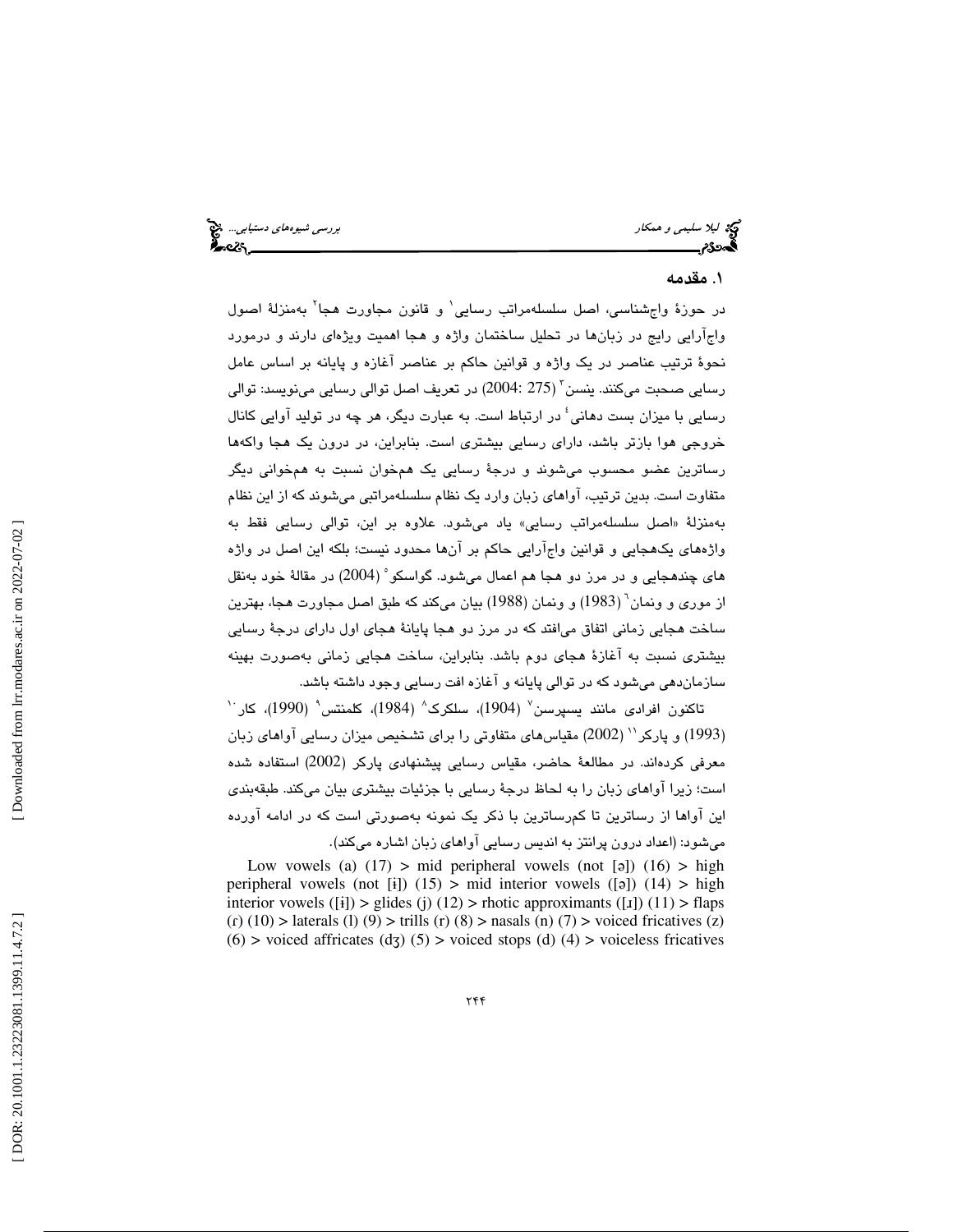(including [h]) (3) > voiceless affricates (tf) (2) > voiceless stops (including [?]) (1)

 بهطوركلي، زبانهاي مختلف از قوانين و فرايندهاي واجي متفاوتي براي رعايت اصل توالي رسايي و قانون مجاورت هجا استفاده ميكنند. تشخيص و بررسي اصل رسايي و فرايندهاي واجي مرتبط با آن ميتواند نمايانگر جايگاه بسيار مهم اين اصول در نظام واجي زبانها باشد و در تنظيم برنامههاي زبانشناسي رايانشي مفيد واقع شود. بنابراين، هدف اصلي اين پژوهش بررسي و تحليل فرايندهايي است كه گويشوران زبان فارسي و برخي از گونههاي زبانهاي ايراني بهكار ميبرند تا اصل رسايي در واژههايي كه تابع اين اصل نيستند، رعايت شود و تسهيل در درك و گفتار صورت گيرد. در اين پژوهش تلاش ميشود تا پاسخي براي پرسشهايي كه آورده ميشود، ارائه شود:

 1. گويشوران زبان فارسي و برخي از گونههاي زبانهاي ايراني از چه فرايندهاي واجي براي رسيدن به اصل توالي رسايي و قانون مجاوت هجا بهره ميگيرند؟

2. تعداد هجاي واژههاي بسيط چه تأثيري بر اعمال فرايندهاي واجي دارد؟

بر اساس پرسشهاي ذكرشده، فرضيههايي كه آورده ميشود مطرح ميشود:

۱. گويشوران زبان از فرايندهاي واجي كشش جبراني<sup>۱٬</sup>، قلب<sup>۱٬</sup>، درج<sup>، ۱</sup>، حذف<sup>۱٬</sup> و جايگزيني يک واحد واجي با واحد واجي ديگر<sup>\\</sup> براي رعايت اصل توالي رسايي و قانون مجاورت هجا بهره ميگيرند .

۲. تعداد هجاي واژههاي بسيط تأثيري بر اعمال فرايند*ه*اي واجي ندارد.

# . پيشينة پژوهش 2

تاكنون در زبان فارسي و گونههاي زباني مورد مطالعه در اين پژوهش، تحقيقاتي در زمينة اصل توالي رسايي و قانون مجاورت هجا بهمنزلة عوامل محرك فرايندهايي مانند كشش جبراني، درج، حذف و جايگزيني يك واحد واجي با واحد واجي ديگر مشاهده نشده است؛ ولي چندين مطالعه درمورد بررسي فرايند قلب بهمنزلة شيوهاي براي دستيابي به توالي رسايي و قانون مجاورت هجا در زبان فارسي انجام شده است كه در اينجا به معرفي آنها ميپردازيم:  $\sim$  (11 11 $^{1991}$ ) در مطالعهٔ خود به بي نظمي و پراكنده بودن فرايند قلب مي $\mu$ دازد و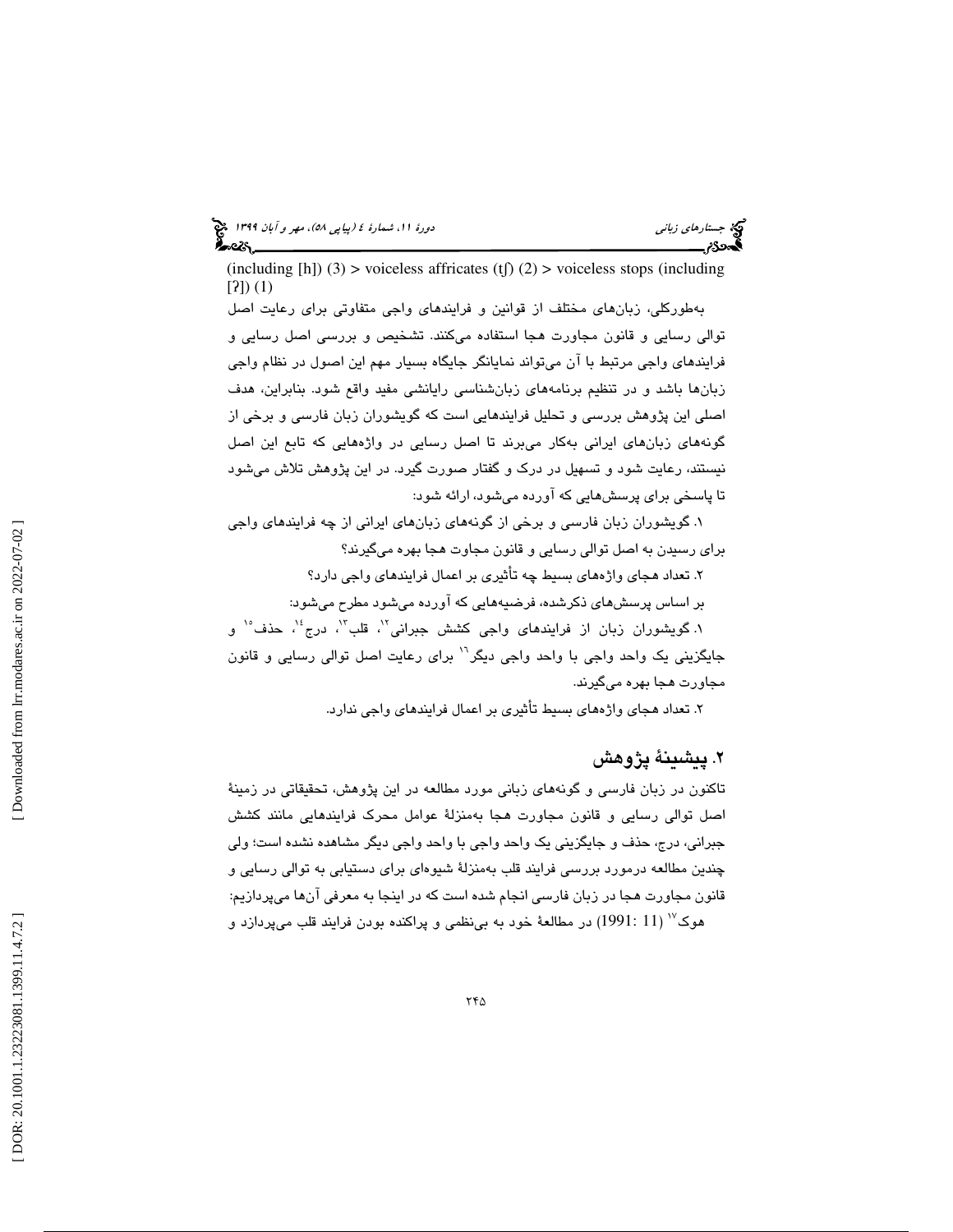ليكا الميلا سليمى و همكار بررسي شيوههاى دستيابي.... الميلاد المستوى و همكار بررسي شيوههاى دستيابي.... الميلاد<br>المستوى المستوى المستوى المستوى المستوى المستوى المستوى المستوى المستوى المستوى المستوى المستوى المستوى المستو<br>

البته، اين فرض را هم مطرح مىكند كه اگر اين فرايند داراى هدف ساختارى خاصى باشد، مى تواند بهشكل منظمي عمل كند. وي (116 :*ibid* (در ادامه بيان ميكند كه اين فرايند در فارسي باستان نمونهاي از قلب منظم است؛ زيرا داراي هدف ساختاري خاصي است كه اين هدف همان رعايت اصل توالي رسايي است.

احمدخاني<sup>\\</sup> (2010)، پديدة قلب را بهصورت همزماني و درزماني (فارسي نو و فارسي ميانه) بررسي ميكند و سعي ميكند تا نمونههايي از دادههاي خود را در قالب نظرية توصيف كند. نتايج مطالعة همزماني وي نشان ميدهد كه در واژههاي يك هجايي <sup>19</sup> بهينگي فرايند قلب به منظور رعايت اصل توالي رسايي صورت ميگيرد و در واژههاي دوهجايي گرايش بهسمت رعايت قانون مجاورت هجاست.

استاجي (1390) درمورد نامنظم و پراكنده نبودن فرايند واجي قلب صحبت ميكند و به نمونههايي از زبان فارسي اشاره ميكند كه ماهيتي نظاممند و منظم دارد. دادههاي مورد تحليل وي بيانگر اين موضوع است كه در كنار مواردي كه با اعمال فرايند قلب اصل توالي رسايي در آنها رعايت ميشود، به تعداد محدودي واژه هم ميتوان اشاره كرد كه اين فرايند توالي واجهايي را كه تابع اصل توالي رسايي بوده به جهت عكس تغيير داده است.

كامبوزيا و همكاران (1391) در پژوهش خود به بررسي پديدة واجي قلب ميپردازند. نتايج حاكي از آن است كه در فارسي نو، واژههايي در فرايند قلب شركت ميكنند كه يكهجايي، دوهجايي و سههجايي باشند و از اين ميان بسامد واژههاي دوهجايي از ديگر واژهها بيشتر است. علاوه بر اين، نتايج پژوهش حاكي از آن است كه اين فرايند در راستاي ساخت بهينة هجا عمل ميكند.

علينژاد و عطايي (1392) در تحقيق خود انگيزة اعمال فرايند قلب را بررسي ميكنند. پژوهش آنها نشان ميدهد كه اصل توالي رسايي در همة موارد محرك فرايند قلب نيست و اصل جذب و اصل مرز اجباري فرايند قلب را تحريك ميكند.

احمدخاني و همكاران (1395) در مطالعة خود به بررسي ماهيت فرايند قلبواجي و رابطة آن با عوامل اجتماعي سن و تحصيلات ميپردازند. چارچوب نظري اين پژوهش مبتني بر واج شناسي اجتماعي و واجشناسي بهينگي است. نتايج بررسيها حاكي از آن است كه اصل آرايش رسايي و قانون برخورد هجايي از عوامل ايجاد اين فرايند هستند. بهعلاوه، با افزايش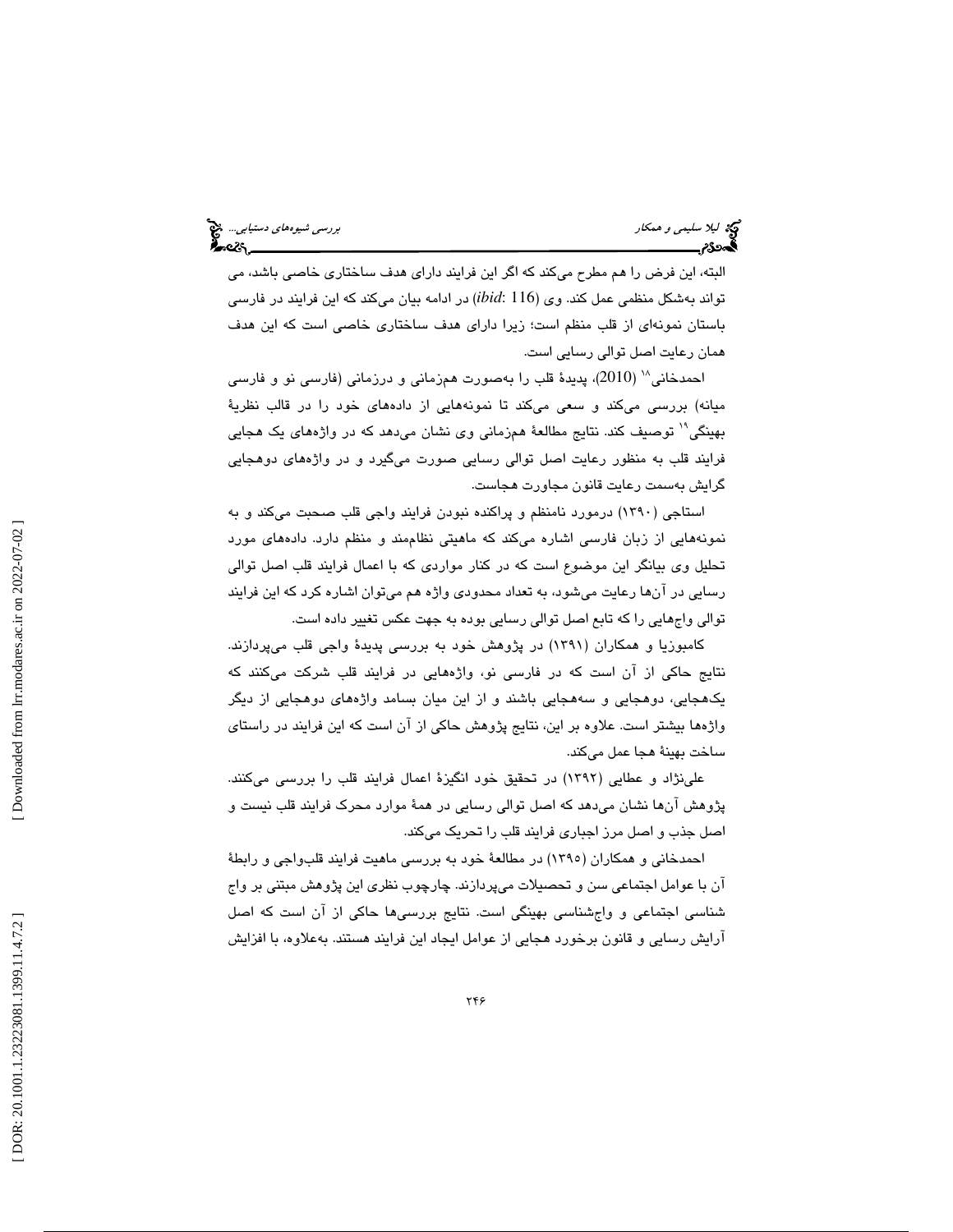سن و تحصيلات از ميزان وقوع اين فرايند كاسته ميشود.

# . چارچوب نظري 3

نز حدود سال ۱۹۹۰، الن پرينس و پل اسمولنسكي<sup>۲۰</sup> نظريهٔ محدوديت بنياد بهينگي را در يک همايش واجشناسي معرفي كردند و در سال 1993 نسخههاي چاپنشدهاي از اثري با عنوان نظريهٔ بهينگي، تعامل محدوديت در دستور زايشي<sup>۲۱</sup> را در اختيار زبانشناسان قرار دادند. در اين نظريه:

يكي از واژههاي زبان بهعنوان درونداد<sup>۲۲</sup> وارد دستگاه مولد (زاينده)<sup>۲۲</sup> مي شود. مولد بر طبق قواعد علم آواشناسي تعداد زيادي گزينهٔ <sup>۲۶</sup> آوايي توليد ميكند. سپس ساخت آوايي هر گزينه از رهگذر n محدوديت جهاني بررسي ميشود. هر كدام از گزينهها كه بيشترين هماهنگي را با شرايط تعريفشده در محدوديتها داشته باشد، از سوي ارزياب<sup>٢٥</sup> بهترين نمره را ميگيرد و درنهايت بهعنوان برونداد<sup>٢٦</sup> بهينه معرفي ميشود (بيجنخان، ١٣٨٨: ٣٩).

تخطي از يک محدوديت به معناي غيردستوري بودن<sup>77</sup> و ارضاي تمامي محدوديتها براي برونداد الزامي نيست. آنچه بهترين برونداد را انتخاب ميكند كمترين تخطي از محدوديتهاست (3 :Kager et al., 2004). به علاوه، محدوديتها در نظرية بهينگي در تابلوها<sup>۲۸</sup> رتبهبندي ميشوند. از آنجا كه چارچوب نظري اين پژوهش مبتني بر نظريهٔ بهينگي مككارتي (2008) است، تابلوي تركيبي<sup>٢٩</sup> ـ كه در اين كتاب معرفي شده است ـ براي تبيين  $\text{L}^{\tau\tau}$  و  $\text{W}^{\tau\tau}$  و  $\text{W}^{\tau\tau}$  ، و نمادها نمادها  $\text{W}^{\tau\tau}$  و نمادها است. نمونهاي از تابلوي تركيبي بهشرحي است كه آورده ميشود:

|    |                                   | Constraint1 | Constraint2 |
|----|-----------------------------------|-------------|-------------|
| a. | $\blacktriangleright$ Candidate 1 |             |             |
| D. | Candidate2                        | $*U$        |             |

تابلوي 1: نمونهاي از تابلوي تركيبي **Tableau 1**: A sample of a combination tableau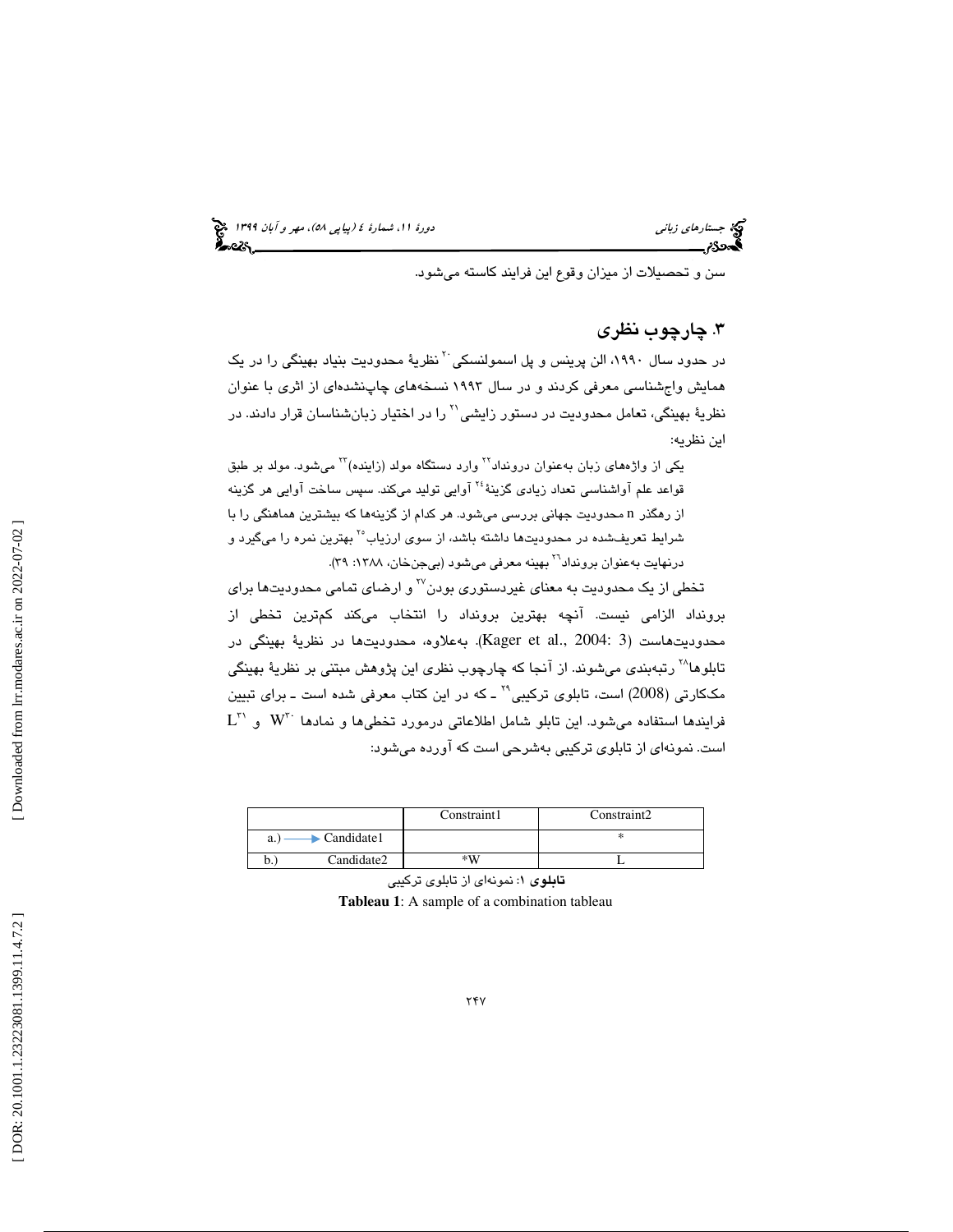ليكا اليلا سليمى و همكار بررسي شيوههاي دستيابي... المجمع المستند و المستند و المستند و المستند و المستند و الم<br>المستند و المستند و المستند و المستند و المستند و المستند و المستند و المستند و المستند و المستند و المستند و

در تابلوی شمارهٔ ۱، یک تخطی از محدودیت Constraint2 در گزینهٔ ردیف a مشاهده میشود. در ردیف b، محدودیت Constraint1 گزینهٔ برندهٔ Candidate1 را بر گزینهٔ بازندهٔ Candidate2 ترجيح™ مىدهد. بنابراين، نماد W در محل تقاطع رديف Candidate2 و ستون 1Constraint درج ميشود. در سلول بعدي كه در سمت راست آن قرار گرفته است، حضور دارد؛ زيرا محدوديت 2Constraint گزينة بازنده، يعني 2Candidate را بر نماد L گزينهٔ برنده ترجيح مي دهد. با توجه به اينكه نمادهاي W و L مربوط به گزينههاي بازنده هستند و گزينهٔ b از محدوديتي تخطي كرده است كه در رتبهبندي بالاتري قرار دارد، گزينهٔ a بهمنزلة گزينة برنده در برونداد معرفي ميشود.

# ۴. روش پژوهش

پژوهش حاضر به روش توصيفي ـ تحليلي و در چارچوب نظرية بهينگي از ديدگاه واجشناختي به بررسي فرايندهايي ميپردازد كه گويشوران زبان فارسي و برخي از گونه هاي زبانهاي ايراني بهمنظور رعايت اصل توالي رسايي و قانون مجاورت هجا بر واژههاي زبان اعمال ميكنند. در راستاي اين هدف، واژههاي بسيط زبان فارسي و تعدادي از واژههاي گويش كردي هورامي، لفوري، تربت حيدريه و سبزواري از گونة گفتاري گويشوران گردآوري و دستهبندي شدهاند. دادههاي مربوط به زبان فارسي از طريق مصاحبه جمعآوري و با فرهنگ زبان فارسي مشيري (1388) مقايسه شده و صورت واجي و آوايي آنها در جدولهاي مختلف درج شده است. دادههاي مربوط به گويش كردي هورامي از گويشوران و دادههاي مربوط به گويشهاي لفوري، تربت حيدريه و سبزواري از كامبوزيا (1385) استخراج شده است. از دادههاي مصاحبهشده و گردآوريشده، 1125 واژة يك، دو و سه هجایی™ بهدست آمده که در آنها اصل توالی رسایی و قانون مجاورت هجا رعایت نشده است. پس از بررسي ميزان رسايي خوشهها و تواليهاي همخواني بر اساس مقياي رسايي پاركر (2002)، 357 واژه دستخوش يكي از پنج فرايند واجي كشش جبراني، قلب، درج، حذف و جايگزيني يك واحد واجي با واحد واجي ديگر شدهاند كه در اين مقاله 33 واژه بهمنزلة نمونه در جدولهاي مختلف ذكر ميشود. درنهايت، فرايندهاي واجي در چارچوب نظرية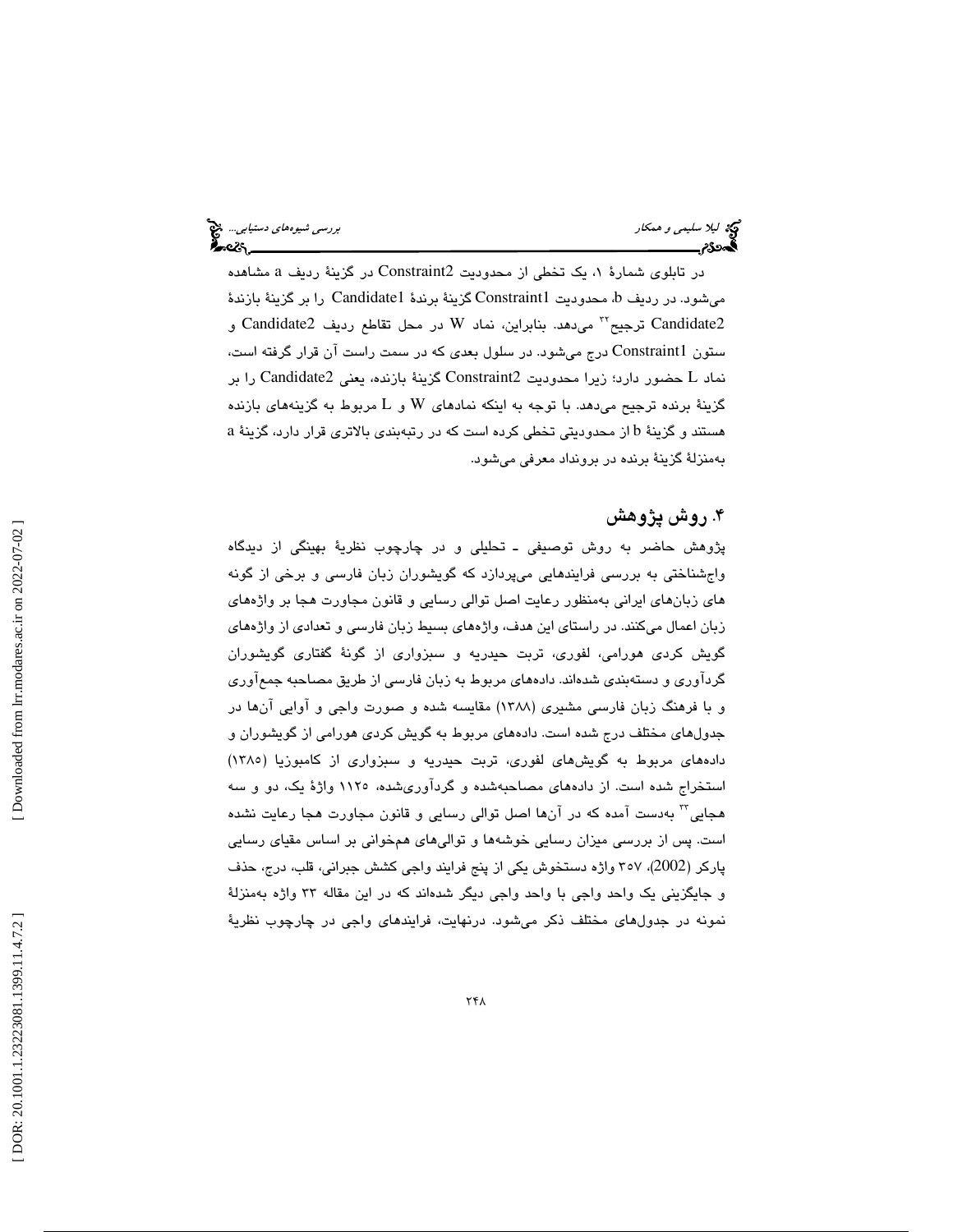بهينگي تبيين و رتبهبندي محدوديتها مشخص شده است.

#### 5. تحليل داده ها

از بين 1125 واژة بسيط استخراجشده كه تابع اصل توالي رسايي و قانون مجاوت هجا نيستند، در 357 واژه (معال 73/ 31 درصد از كل دادهها)، شاهد اعمال فرايندهاي واجي كشش جبراني، قلب، درج، حذف و جايگزيني يك واحد واجي با واحد واجي ديگر هستيم. بهطور كلي، اين فرايندها در ميان اقشار مختلف جامعه بهصورت يكسان رواج ندارند و در گونة گفتاري و غيررسمي بهكار برده ميشوند. درادامه، فراواني و درصد هر يك از اين فرايندها و تبيين بهينگي آنها بهصورت مجزا بررسي ميشود.

قبل از بررسی فرایندهای واجی مذكور و تبیین آنها در چارچوب نظریهٔ بهینگی، ذكر این نكته ضروري بهنظر مي رسد كه بهدليل محدوديت در حجم مقاله تمامي دادهها بهطور كامل ارائه نشده است؛ ولي٢٣ واژه بهمنزلة نمونه در جدولهاي شمارة ٢، ٤، ٥، ٦ و ٧ ذكر شده است. بهعلاوه، در هر يک از جدولهای مذکور، در ستون مربوط به انديس رسايي، عدد سمت چپ بيانگر عدد رسايي عضو اول خوشه يا توالي و عدد سمت راست بيانگر عدد رسايي عضو دوم خوشه يا توالي است. براي مثال، انديسهاي رسايي ١ ـ ٤ براي خوشهٔ  $d$  (می این  $d$ / نشان دهندهٔ عدد رسایی ۱ برای همخوان $\langle R \rangle$  و عدد رسایی ٤ برای همخوان  $d$ است. /

### 1ـ 5 . كشش جبراني

پس از حذف يك واحد واجي و كشش جبراني واكه، وزن هجايي ثابت باقي ميماند ( s'Crystal 91 2008: ,dictionary(. بنابراين، فرايند كشش جبراني واكه پاسخي به فرايند حذف يا كوتاه شدگي واجي ديگر است. در زبان فارسي حذف همخوانهاي چاكنايي از پايانة هجا به كشش جبراني واكه منجر ميشود. از بررسي واژههاي گردآوريشده از زبان فارسي، 142 واژه بهدست آمد كه در آنها پس از حذف همخوانهاي چاكنايي/ ?/ يا/ h/ و كشش جبراني واكه اصل توالي رسايي و قانون مجاورت هجا رعايت ميشود. در اين دادهها، كشش جبراني در واژههاي يك هجايي در درون هجا و در واژههاي دو و سه هجايي در مرز دو هجا رخ ميدهد. نتايج تحليل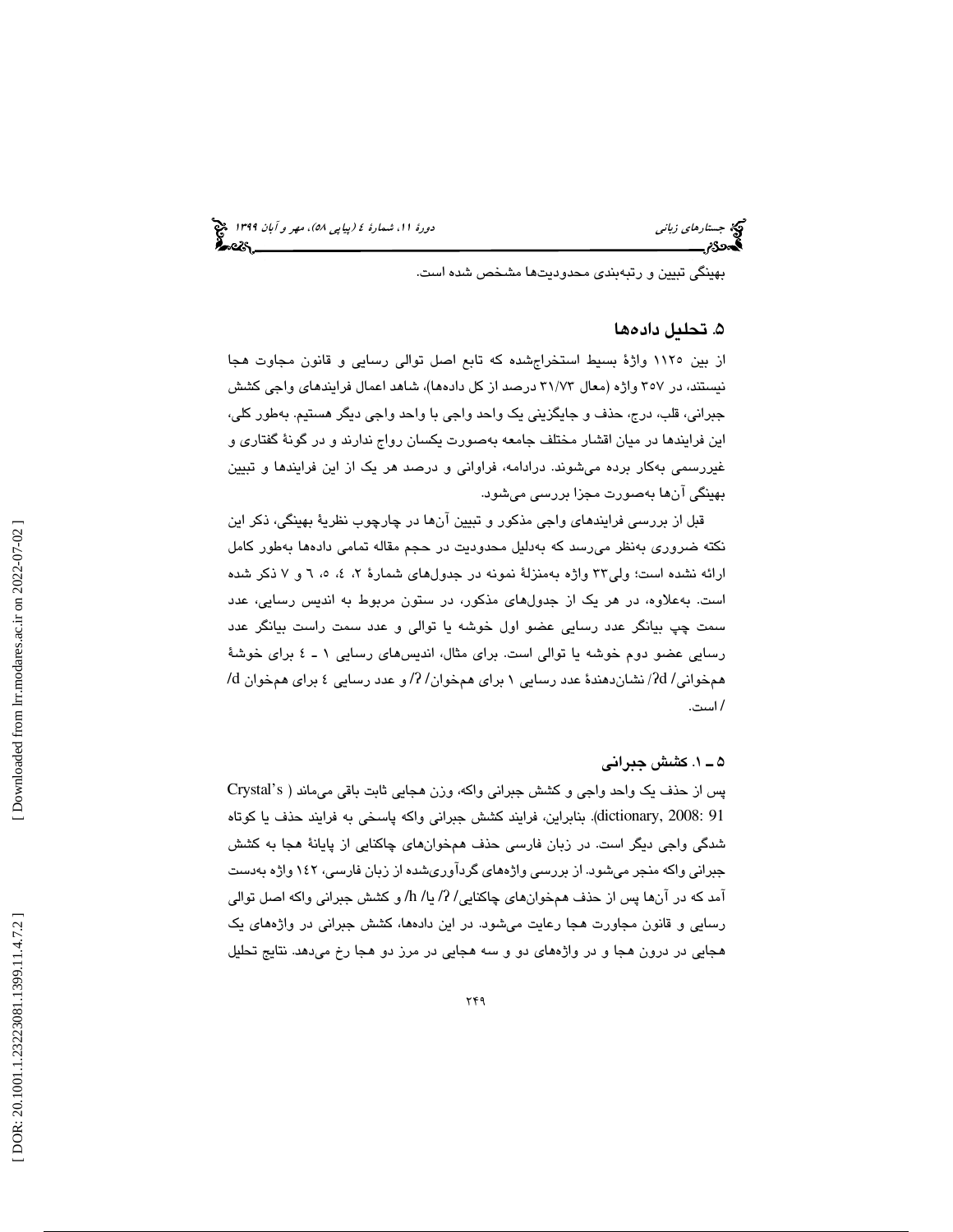ليم كار سليمي و همكار بررسي شيوههاي دستيابي... المجمع المستوى التي يتمتع المستوى التي يتمتع التي يتمتع التي يت<br>المجموع من التي يتمتع التي يتمتع التي يتمتع التي يتمتع التي يتمتع التي يتمتع التي يتمتع التي يتمتع التي يتمتع<br> ×е Е.

دادهها در جدول شمارة 1 و نمودار شمارة 1 قابل مشاهده است.

**جدول ۱**: فراوانی و درصد حذف همخوانهای چاکنایی/ ?/ و / h/ در واژههای بسیط Table 1: Frequency and percentage of deletion of glottal consonants,  $\frac{7}{4}$  and  $\frac{h}{h}$ , in the simple words

| ا درصد کل   | تعداد كل | حذف سایشی چاکنایی/ h/ |         | / ?/حذف انسداد چاکنایی |         | تعداد            |
|-------------|----------|-----------------------|---------|------------------------|---------|------------------|
|             |          | درصد                  | فراوانى | درصد                   | فراوانى | هحا              |
| $9/\lambda$ | ١٤       | ۳۳/٦٦                 |         | $V/\circ \xi$          |         | واڑەھای یکھجایے  |
| 77/19       | ۹٤       | VY/YY                 | ۲٦      | 72/10                  | ٦٨      | واژەھای دوھجايى  |
| YY/92       | ٣٤       | 11/11                 |         | $Y\Lambda/Y$ .         | ٣.      | واژەھای سەھجايى  |
|             | ۱٤٢      |                       | ٣٦      |                        | ۰٦      | تعداد کل واژه ها |



همانطور كه در جدول شمارة 1 و نمودار شمارة 1 ملاحظه ميشود، حذف همخوانهاي چاكنايي در واژههاي دوهجايي بيشتر از واژههاي يكهجايي و سههجايي است. به عبارت ديگر، ٦٦/١٩ درصد از اين فرايند در واژههاي دوهجايي رخ مي هد. جدول شمارهٔ ٢ به نمونههايي از كلمات استخراجشده از زبان فارسي اشاره ميكند كه در آنها واژه، پس از حذف همخوان چاكنايي مطابق با اصل توالي رسايي و قانون مجاورت هجا ميشود.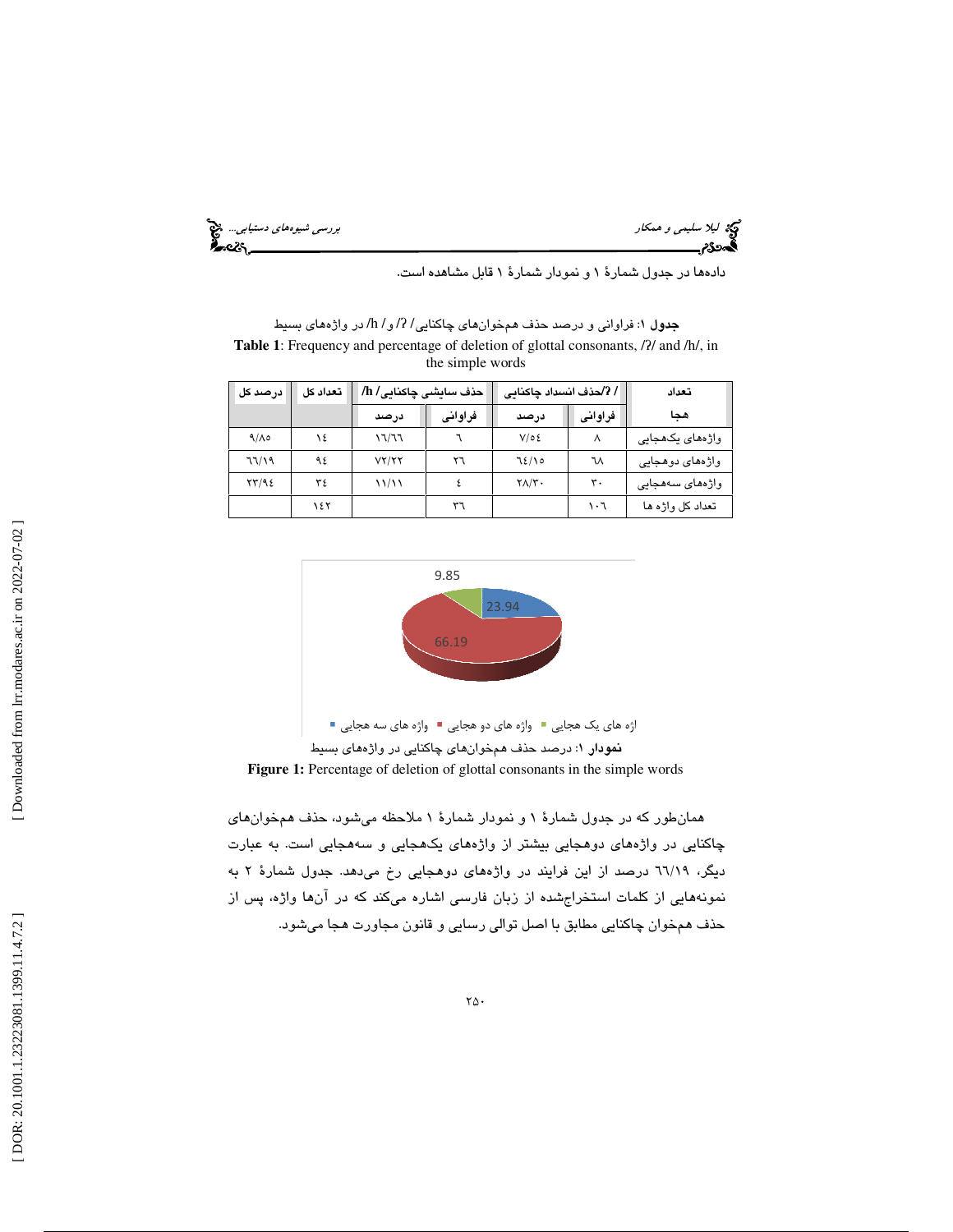(پياپي 58)، مهر و آبان 1399 جستارهاي زباني دورة ،11 شمارة 4

جدول 2: نمونههايي از حذف همخوانهاي چاكنايي و كشش جبراني واكه در واژههاي بسيط **Table 2**: Examples of deletion of glottal consonants and compensatory lengthening of a vowel in the simple words

|          | حذف و كشش                                                                                                                                                                                                                                                                                                                                                                                                                                                                                 | انديس                | خوشه/ توالي            | صورت         |        |  |  |
|----------|-------------------------------------------------------------------------------------------------------------------------------------------------------------------------------------------------------------------------------------------------------------------------------------------------------------------------------------------------------------------------------------------------------------------------------------------------------------------------------------------|----------------------|------------------------|--------------|--------|--|--|
| منبع     | جبرانى                                                                                                                                                                                                                                                                                                                                                                                                                                                                                    | رسایی                | همخوانى                | واجى         | واژه   |  |  |
|          |                                                                                                                                                                                                                                                                                                                                                                                                                                                                                           |                      | حذف انسداد چاکنایی/ ?/ |              |        |  |  |
| گو بشو ر | [ra:d]                                                                                                                                                                                                                                                                                                                                                                                                                                                                                    | $\S - 1$             | ?d                     | /ra2d/       | رعد    |  |  |
| همان     | $\lceil \text{d} \cdot \text{d} \cdot \text{d} \cdot \text{d} \cdot \text{d} \cdot \text{d} \cdot \text{d} \cdot \text{d} \cdot \text{d} \cdot \text{d} \cdot \text{d} \cdot \text{d} \cdot \text{d} \cdot \text{d} \cdot \text{d} \cdot \text{d} \cdot \text{d} \cdot \text{d} \cdot \text{d} \cdot \text{d} \cdot \text{d} \cdot \text{d} \cdot \text{d} \cdot \text{d} \cdot \text{d} \cdot \text{d} \cdot \text{d} \cdot \text{d} \cdot \text{d} \cdot \text{d} \cdot \text{d} \cdot$ | $\S - 1$             | 2 <sub>b</sub>         | /dza?be/     | جعبه   |  |  |
| همان     | [ma:refat]                                                                                                                                                                                                                                                                                                                                                                                                                                                                                | $\Lambda - \Lambda$  | $\gamma_{\rm r}$       | /ma?refat/   | معرفت  |  |  |
|          | حذف سایشی چاکنایی/ h/                                                                                                                                                                                                                                                                                                                                                                                                                                                                     |                      |                        |              |        |  |  |
| همان     | [Ga:r]                                                                                                                                                                                                                                                                                                                                                                                                                                                                                    | $\Lambda - \Upsilon$ | Hr                     | $/$ qahr $/$ | قهر    |  |  |
| همان     | [te:ran]                                                                                                                                                                                                                                                                                                                                                                                                                                                                                  | $\Lambda - \Upsilon$ | Hr                     | /tehran/     | تهران  |  |  |
| همان     | [pa:levun]                                                                                                                                                                                                                                                                                                                                                                                                                                                                                | $9 - 7$              | Hl                     | /pahlavan/   | پهلوان |  |  |

طبق جدول شمارهٔ ۲، زمانی که عضو اول خوشه یا توالی همخوانی، انسداد چاکنایی/ ?/ و يا سايشي چاكنايي/ h/ باشد و عضو دوم خوشه يا توالي داراي درجة رسايي بيشتري نسبتبه عضو اول باشد، با حذف همخوان چاكنايي، يعني عضو كمرساتر خوشه، ساخت هجايي بهصورت بهينه سازمان دهي مي شود. براي مثال، در واژهٔ «قهر»/ Gahr/ عضو اول خوشهٔ همخوانی شامل سایشی چاکنایی/ h/ با اندیس رسایی ۳ و عضو دوم خوشه شامل لرزش*ی| ۲|* با اندیس رسایی ۸ است. بنابراین، حذف همخوان/ h/ میتواند ساخت هجا را تابع اصل توالي رسايي كند. بهطوركلي، محدوديتهاي بهكار رفته در اعمال فرايند حذف و كشش جبراني واكه بهصورت است:

اين محدوديت نشانداري خوشههاي همخواني آغازه و پايانه را ملزم به 35 $\mathrm{SON-SEQ}^{\pi\mathrm{s}}$ تبعيت از اصل توالي رسايي ميكند.

glottal-Nocluster: اين محدوديت نشانداري حضور همخوان چاكنايي در خوشه را جريمه ميكند.

µ-MAX: طبق اين محدوديت وفاداري موراي درونداد نبايد در برونداد حذف شود. IO-MAX: اين محدوديت وفاداري حذف هرگونه عنصر واجي درونداد را از برونداد

Downloaded from lrr.modares.ac.ir on 2022-07-02 ]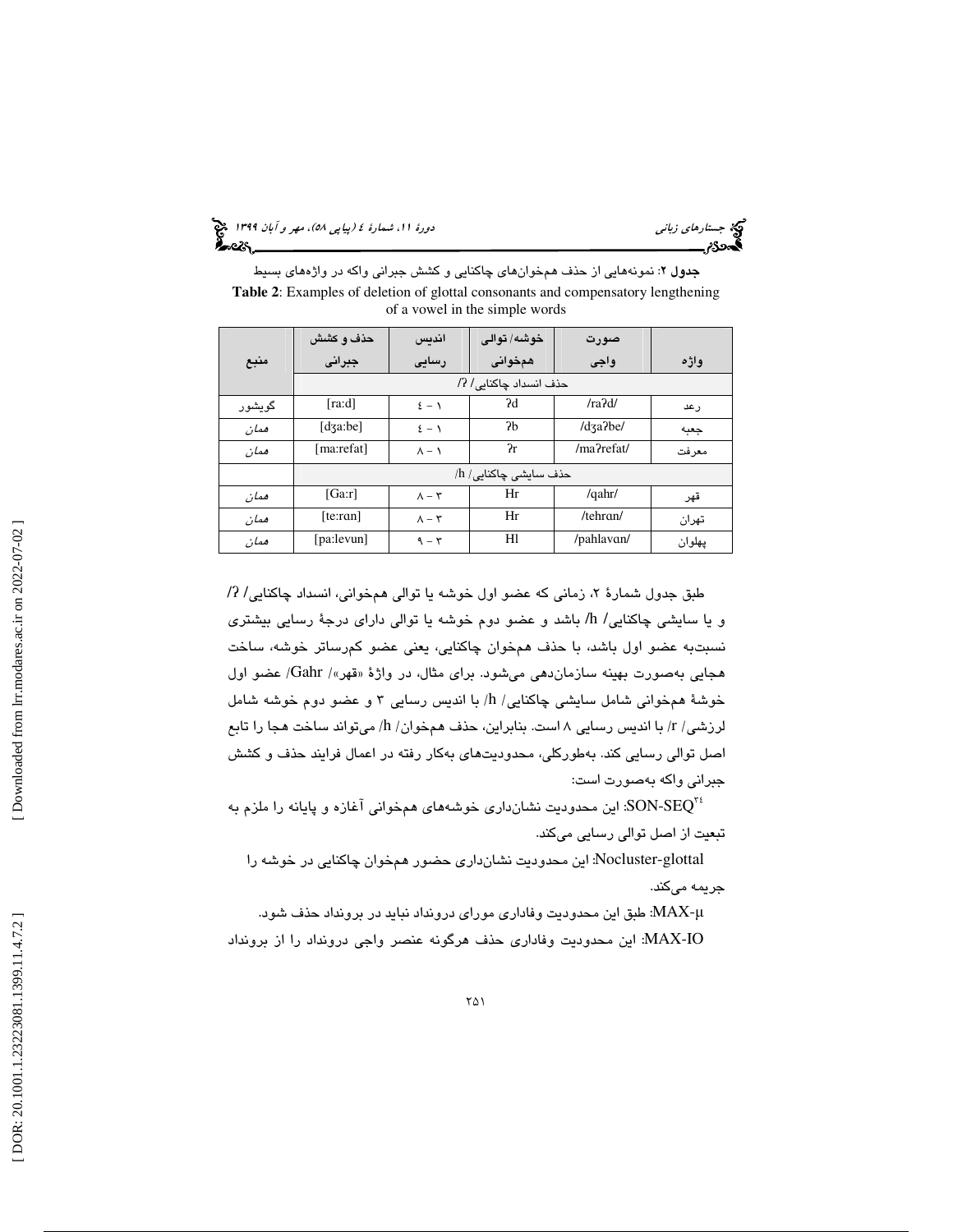ليكا ليلا *سليمى و همكار بررسي شيوههاى دستيابى..*.. وفق<sup>ع</sup><br>الجمهوري بررسي شيوههاي دستيابي... وفقاً بررسي شيوههاي دستيابي... وفقاً بررسي شيوههاي دستيابي... وفق<mark>اً</mark>

جريمه ميكند. سلسلهمراتب محدوديتها در اعمال فرايند حذف و كشش جبراني به شرحي است كه آورده ميشود: SON-SEQ>> Nocluster-glottal, MAX-µ >> MAX-IO

تابلوي شمارة 2 بازنمايي حذف همخوان چاكنايي و اعمال فرايند كشش جبراني را در واژة/ Gahr/ نشان ميدهد.

|    | / Gahr / | <b>SON-SEQ</b> | Nocluster-<br>glottal | $MAX-\mu$ | <b>MAX-IO</b> |
|----|----------|----------------|-----------------------|-----------|---------------|
| a. | Ga:r     |                |                       |           | *             |
| b. | Gahr     | *W             | $*W$                  |           |               |
| c. | Gar      |                |                       | $*W$      | *             |

تابلوي 2: بازنمايي حذف همخوان چاكنايي و اعمال فرايند كشش جبراني در واژة/Gahr/ Tableau 2: Representation of deletion of a glottal consonant and applying compensatory lengthening a vowel to the word /Gahr/

با توجه به تابلوی شمارهٔ ۲، محدودیت SON-SEQ بر دیگر محدودیتها تسلط دارد. این محدوديت گزينة برندة [Ga:r] را بر گزينة بازندة [Gahr]\* ترجيج مي دهد. به عبارت ديگر، از اصل توالي رسايي در گزينة برندة [Ga:r] تبعيت شده؛ ولي در گزينة بازندة [Gahr]\* تخطي شده است. بنابراين، نماد W در محل تقاطع رديف [Gahr]\* و ستون SON-SEQ درج ميشود. همچنين، محدوديت Nocluster-glottal گزينة برنده را بر گزينة بازندة [Gahr]\* و محدوديت µ-MAX گزينة برنده را بر گزينة بازندة [Gar \*[ترجيح ميدهد. درنهايت، در هر يك از گزينه [Gar] و] Ga:r] هاي \* يك تخطي از محدوديت IO-MAX مشاهده ميشود. بنابراين، با توجه به اينكه گزينههاي b و c از محدوديتهايي با رتبهبندي بالاتري تخطي كردهاند و داراي بيشترين تعداد تخطي هستند، گزينة بهينه گزينة [r:Ga [است.

### 2ـ 5 . فرايند واجي قلب

در حوزة واجشناسي، فرايند قلب تغيير ترتيب آواها يا هجاها در يك واژه است (303 :*ibid* ( كه در بسياري از زبانهاي دنيا هم يافت ميشود. مطالعة فرايند واجي قلب نشان ميدهد كه اين فرايند معمولاً بهمنظور رعايت اصل توالي رسايي و قانون مجاورت هجا بر واژهها اعمال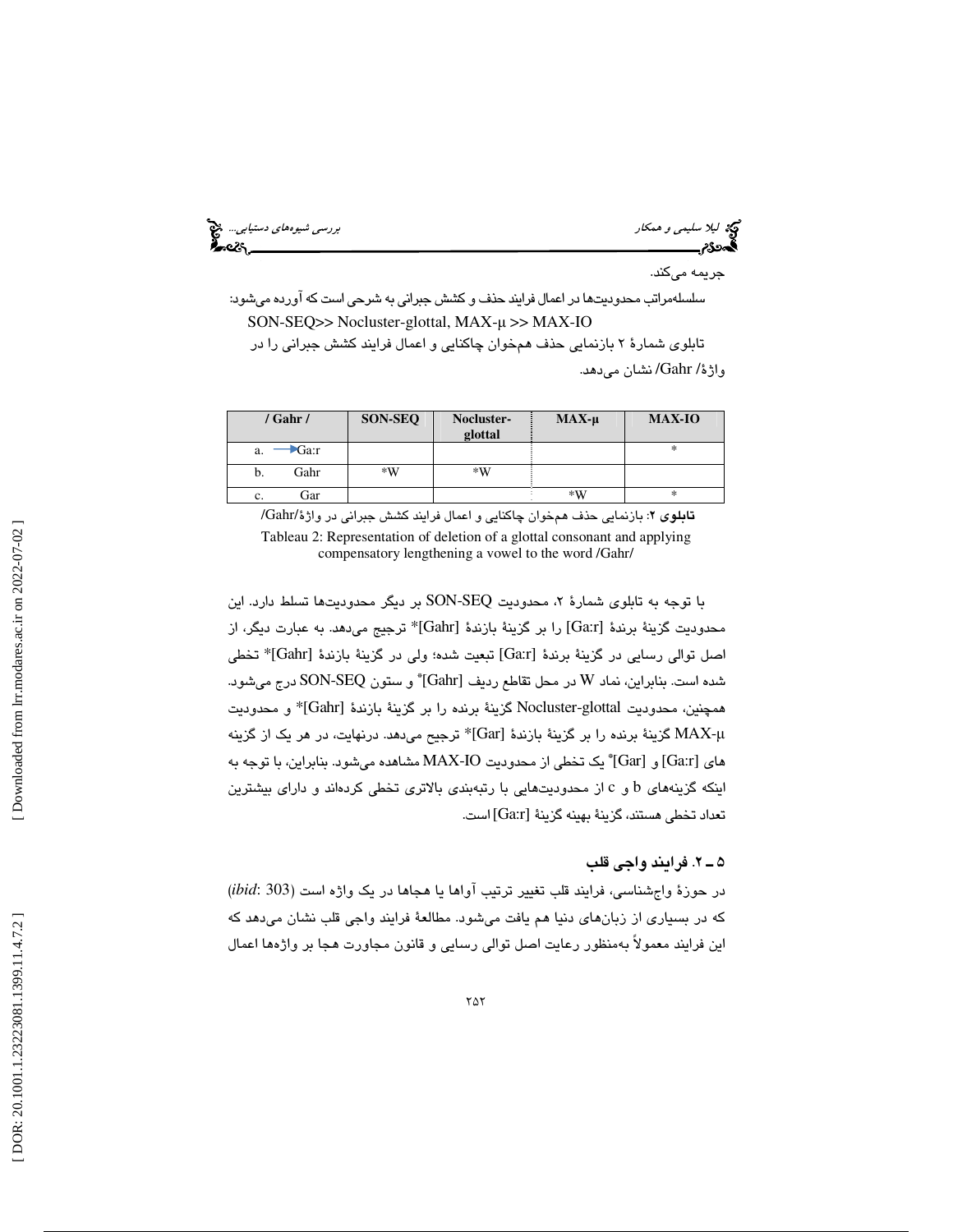ميشود تا همنشيني نامطلوب عناصر زباني را مجدداً سازماندهي كند. بهطوركلي، وقوع فرايند قلب در گونة گفتاري اقشار تحصيلكرده و دانشگاهي در مقايسه با ديگر افراد جامعه بسيار كمتر است. در صورتي كه در گفتار افراد بيسواد و كمسوادي كه با صورت نوشتاری آشنایی چندانی ندارند، بیشتر مشاهده میشود. «علت این امر این است که افراد بيسواد ـ كه كمتر تحت تأثير قراردهاي زباني، بهويژه قراردادهاي نوشتاري هستند ـ بيشتر از افراد تحصيلكرده از اصول ذاتي جهاني واجي تبعيت ميكنند» (احمدخاني و همكاران، 1395). در پژوهش حاضر، از بررسي واژههاي مورد مطالعه، 108 واژه بهدست آمد كه در آنها فرايند واجي قلب اعمال ميشود. نتايج بررسي دادهها بهطور خلاصه در جدول شمارة 3 و نمودار شمارة 2 قابل مشاهده است.

جدول 3: فراواني و درصد اعمال فرايند واجي قلب در واژههاي بسيط زبان فارسي **Table 3**: Frequency and percentage of applying the phonological process of metathesis to Persian simple words

| فرايند واجى قلب |              |                 |  |  |  |  |
|-----------------|--------------|-----------------|--|--|--|--|
| درصد            | تعداد دادهها | تعداد هحا       |  |  |  |  |
| ۲٥              | ۲V           | واژەھای پکھجایی |  |  |  |  |
| 70/VE           | ۷١           | واژەھای دوھجايى |  |  |  |  |
| 9/80            | ١.           | واژەھای سەھجايى |  |  |  |  |
|                 | ۱۰۸          | تعداد کل واژهها |  |  |  |  |

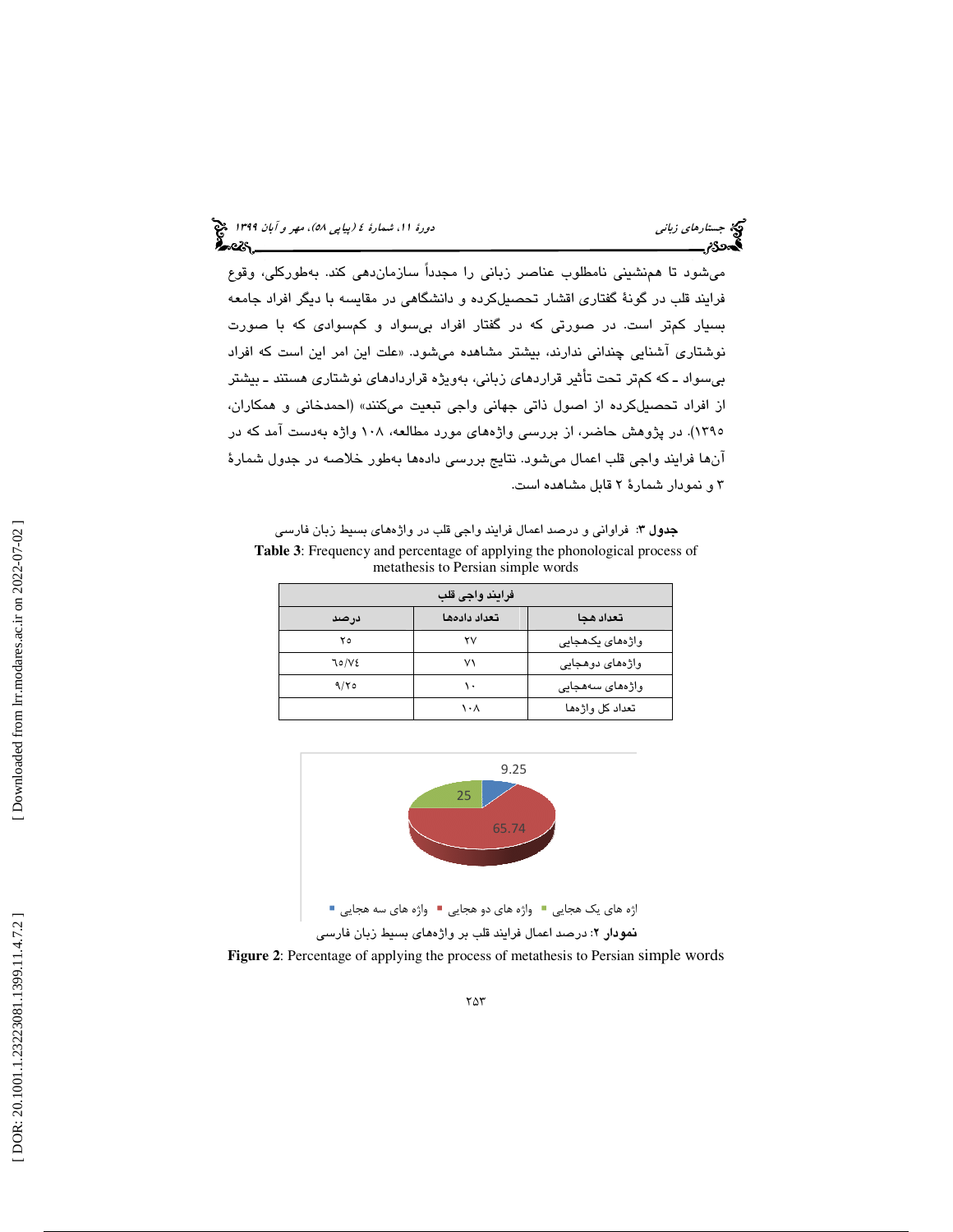ليلا سليمي و همكار بررسي شيوههاي دستيابي.... المجمع المستوى المستوى المستوى المستوى المستوى المستوى المستوى ال<br>المستوى المستوى المستوى المستوى المستوى المستوى المستوى المستوى المستوى المستوى المستوى المستوى المستوى المستو <u>ક્રિસ્ટર, \_</u>

همانطور كه در جدول شمارة 3 و نمودار شمارة 2 مشخص است، 25 درصد از فرايند واجي قلب در واژههاي يكهجايي، 74/ 65 درصد در واژههاي دوهجايي و 25/9 درصد در واژههاي سههجايي اتفاق ميافتد. بدين ترتيب، ميتوان اينگونه نتيجه گرفت كه اين فرايند بيشتر در بين واژههاي دو هجايي روي ميدهد. جدول شمارة 4 به تعدادي از دادههاي زبان فارسي اشاره ميكند كه فرايند قلب در گونة گفتاري و غيررسمي گويشوران اعمال ميشود.

| منبع     | گو نهٔ | اندىس                     | گونهٔ     | صورت         | صورت واجي                     | واژه   |
|----------|--------|---------------------------|-----------|--------------|-------------------------------|--------|
|          | مقلوب  | رسایی                     | معيار     | مقلوب        |                               |        |
| گو بشو ر | Lf     | $9 - 5$                   | fl        | [Golf]       | /Gofl/                        | قفل    |
| همان     | Sc     | $\mathbf{r} - \mathbf{v}$ | <b>CS</b> | $[?$ asc $]$ | /2acs/                        | عكس    |
| همان     | Sk     | $\mathbf{r}-\mathbf{v}$   | <b>CS</b> | [vascan]     | $/\text{vac}$ san $/\text{d}$ | وإكسين |
| همان     | Rt     | $\Lambda - \Lambda$       | tr        | [certi]      | /cetri/                       | كترى   |
| ممان     | Rd     | $\Lambda - 2$             | dr        | [mardese]    | /madrese/                     | مدرسه  |
| همان     | rG     | $\Lambda - \xi$           | Gr        | [?arGabe]    | /?aGrabe/                     | عقربه  |

جدول 4: اعمال فرايند قلب در واژههاي بسيط زبان فارسي **Table 4**: Applying the process of metathesis to Persian simple words

زماني كه عضو اول خوشه يا توالي همخواني داراي درجة رسايي كمتري نسبتبه عضو دوم خوشه يا توالي باشد، فرايند قلب روي ميدهد تا اصل توالي رسايي و قانون مجاورت هجا رعايت شود. با اعمال فرايند قلب در گونة مقلوب واژههاي يك هجايي، عضو رساتر به واكه نزديكتر و در واژههاي دو و سه هجايي عضو رساتر در پايانة هجاي اول و عضو كم رساتر در آغازة هجاي دوم قرار ميگيرد. بنابراين، ازآنجا كه محدوديتهاي SEQ-SON و SCL بر محدوديت LINEARITY تسلط مييابند، محدوديتهاي بهكاررفته در اعمال فرايند قلب بدين صورت است:

SCL: اين محدوديت نشانداري تواليهاي همخواني در مرز دو هجا را ملزم به رعايت قانون مجاورت هجا ميكند.

LINEARITY: اين محدوديت نشانداري فرايند قلب را مجاز نميداند.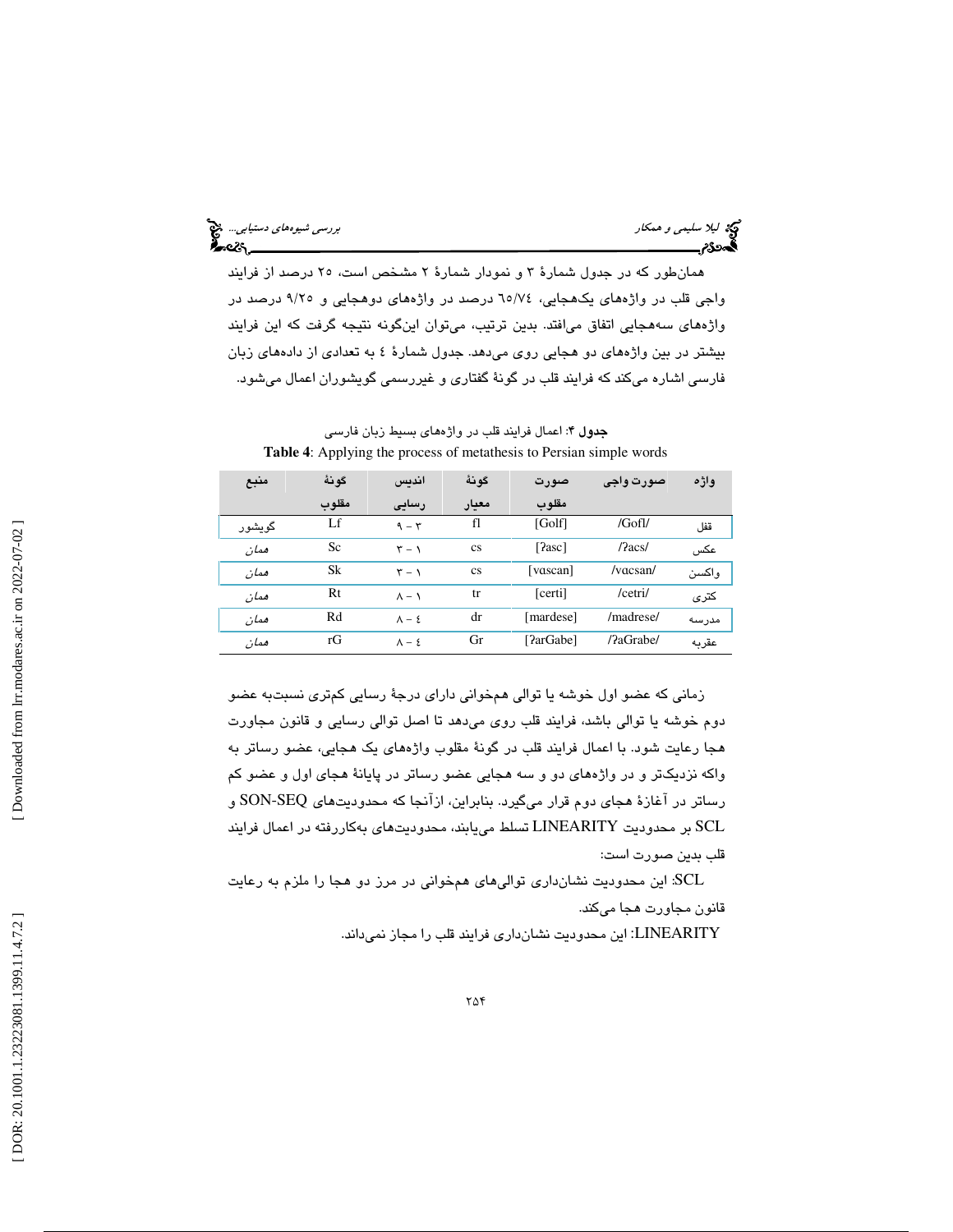(پياپي 58)، مهر و آبان 1399 جستارهاي زباني دورة ،11 شمارة 4

سلسلهمراتب محدوديتها براي اعمال فرايند قلب بدين صورت است: SON-SEQ>> LINEARITY و SCL>> LINEARITY

تابلوی شمارهٔ ۳ بازنمایی اعمال فرایند قلب را در واژهٔ /vɑcsan/ نشان میدهد:

|    | /vacsan/                      |                                                                                                                                                                                                                                   | <b>LINEARITY</b> |
|----|-------------------------------|-----------------------------------------------------------------------------------------------------------------------------------------------------------------------------------------------------------------------------------|------------------|
| a. | vascan                        |                                                                                                                                                                                                                                   | ∗                |
|    | vacsan                        | $*W$                                                                                                                                                                                                                              |                  |
|    | $\mathbf{1} \cdot \mathbf{1}$ | $\mathbf{a}$ . The set of the set of the set of the set of the set of the set of the set of the set of the set of the set of the set of the set of the set of the set of the set of the set of the set of the set of the set of t |                  |

/v تابلوي 3: بازنمايي اعمال فرايند قلب در واژة/ ɑcsan

Tableau 3: Representation of applying the process of metathesis to the word /v ɑcsan /

همانطور كه در تابلوي شمارة 3 قابل مشاهده است، محدوديت SCL گزينة برندة [vascan] را بر گزينهٔ بازندهٔ [vacsan]" ترجيح مي دهد؛ زيرا با اعمال فرايند قلب قانون مجاورت هجا در آن رعايت شده است. بنابراين، نماد W در محل تقاطع رديف گزينهٔ بازنده و ستون اين محدوديت درج ميشود. در سلول بعدي ـ كه در سمت راست آن قرار گرفته است ـ نماد L درج میشود؛ زیرا محدودیت LINEARITY گزینهٔ بازندهٔ [vɑcsan]\* را به گزینهٔ برنده ترجيح ميدهد. به علاوه، در گزينة برنده يك تخطي از محدوديت LINEARITY مشاهده میشود؛ ولی از آنجا که گزینهٔ [vɑcsan]\* از محدودیتی با رتبهبندی بالاتری تخطی ميكند، گزينهٔ [vɑscan] بهمنزلهٔ گزينهٔ بهينه در برونداد معرفي ميشود.

#### 3ـ 5 . فرايند درج

فرايند درج به فرايندي اشاره ميكند كه در آن يك يا چند همخوان يا واكه به زنجيرة آوايي اضافه ميشود (50 2008: ,Carr(. از بررسي دادههاي مورد مطالعة فارسي و برخي گويشهاي ايراني حدود 64 واژة بسيط بهدست آمد كه از اين ميان 62 واژه يك هجايي و فقط دو واژه دوهجايي هستند. در اين دسته از كلمات در توالي همخوانهاي غيررسا (كمرسا) و رسا از درج واكه استفاده ميشود تا ساخت هجايي بهصورت بهينه سازماندهي شود. جدول شمارة 5 تعدادي از واژههاي فارسي و گويشهاي لفوري, تربت حيدريه و سبزواري را نشان ميدهد كه فرايند درج در آنها اعمال ميشود.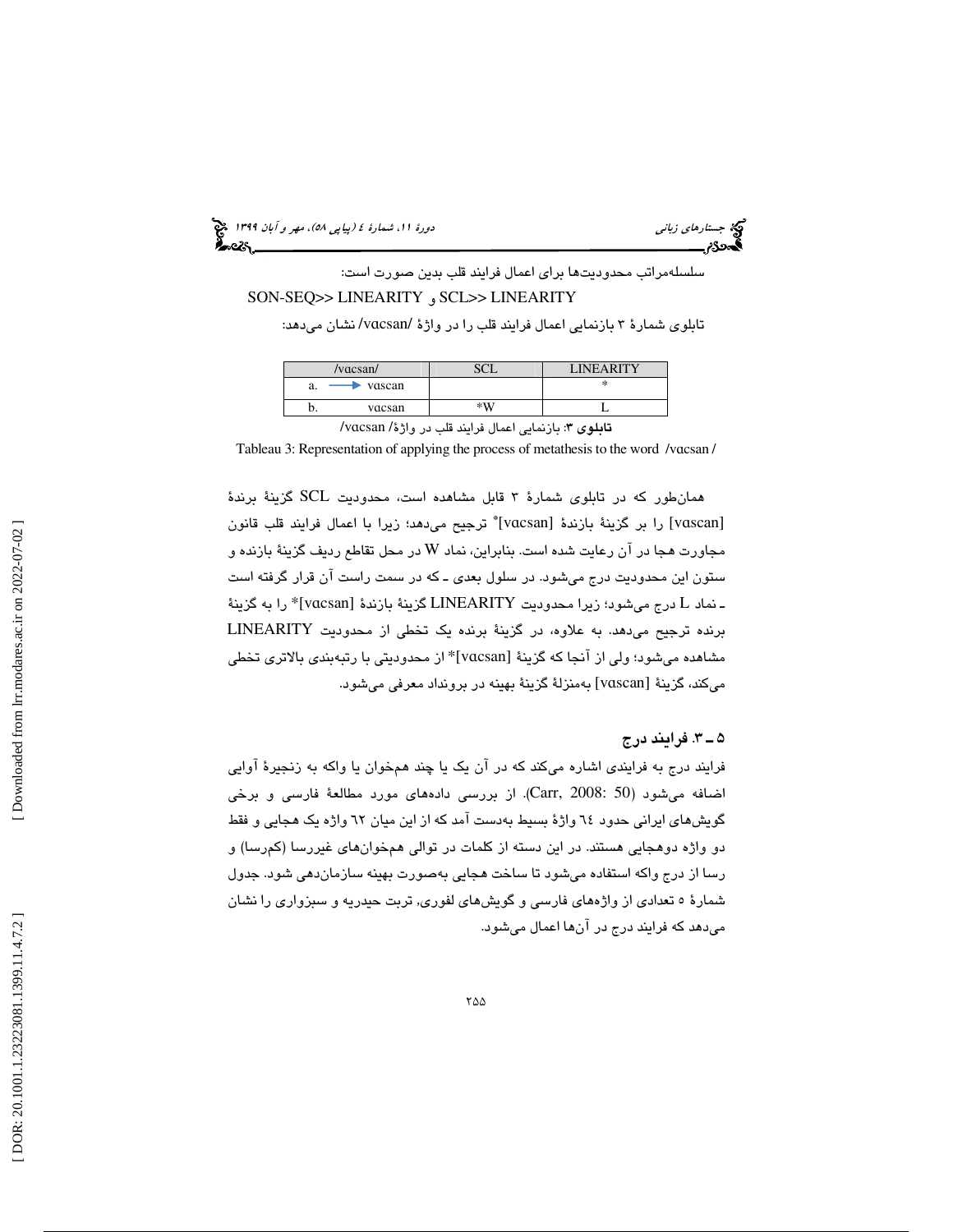ليلا سليمي و همكار بررسي شيوههاي دستيابي...

| کیج ا <i>لیلا سلیمی و همکار</i><br>ا <b>گ</b> دیگر مستسسست |  |
|------------------------------------------------------------|--|
|                                                            |  |

| <b>جدول ۵</b> : نمونههایی از اعمال فرایند درج در واژههای فارسی و برخی از گویشهای ایرانی |
|-----------------------------------------------------------------------------------------|
| Table 5: Examples of applying the process of insertion to Persian words and some of     |
| Iranian dialects                                                                        |

| منبع            | صورت<br>آوايي | درج<br>وإكه    | انديس<br>رسایی      | خوشه/<br>توالی هم-<br>خوانى | صورت وأجى<br>در فارسی<br>معيار | واژه  |
|-----------------|---------------|----------------|---------------------|-----------------------------|--------------------------------|-------|
|                 |               |                |                     | فارسی معیار                 |                                |       |
| همان            | [aseman]      | Е              | $V - \tau$          | Sm                          | /asman/                        | آسمان |
| همان            | [afena]       | E              | $V - \tau$          | $\int$ n                    | $/a$ fna                       | آشنا  |
|                 |               |                |                     | لفورى                       |                                |       |
| كامىوزىا، ١٣٨٥: | [satel]       | e              | $\eta - \eta$       | T1                          | /satl/                         | سطل   |
| ٤٣٨             | [aber]        | e              | $\Lambda  \epsilon$ | Br                          | /abr/                          | ابر   |
| همان            | [Gader]       | e              | $\Lambda - \xi$     | Dr                          | /Gadr/                         | قدر   |
| همان<br>همان    | [noGel]       | e              | $9 - 2$             | Gl                          | /noGl/                         | نقل   |
|                 |               |                |                     | تربت حيدريه                 |                                |       |
| همان            | [dʒaber]      | e              | $\Lambda - \xi$     | Br                          | /dʒabr/                        | ڄبر   |
| ممان            | [hokom]       | $\mathbf{o}$   | $V - 1$             | Cm                          | $/$ hocm $/$                   | حكم   |
|                 |               |                |                     | سبزوارى                     |                                |       |
| همان            | [esom]        | $\mathbf{o}$   | $V - \tau$          | Sm                          | /esm/                          | اسم   |
| همان            | [Gofel]       | e              | $9 - 7$             | Fl                          | /Gofl/                         | قفل   |
| همان            | [Gasob]       | $\overline{O}$ | $2-\tau$            | Sb                          | /Gasb/                         | غصب   |

طبق جدول شمارهٔ ٥، در واژههایی كه عضو اول خوشه یا توالی دارای رسایی كمتری نسبتبه عضو دوم است، فرايند درج واكه روي ميدهد تا خوشه يا توالي همخواني شكسته و واژهها تابع اصل توالي رسايي شوند. بنابراين، رتبهبندي محدوديتها در اعمال فرايند درج بدين صورت است: IO-DEP>> SEQ-SON. در اين رتبهبندي، محدوديت وفاداري -DEP IO درج هرگونه عنصر واجي در برونداد را كه در درونداد حضور ندارد جريمه ميكند. تابلوي شمارة 4 بازنمايي اعمال فرايند درج را در واژة/ Gofl/ در گويش سبزواري نشان ميدهد.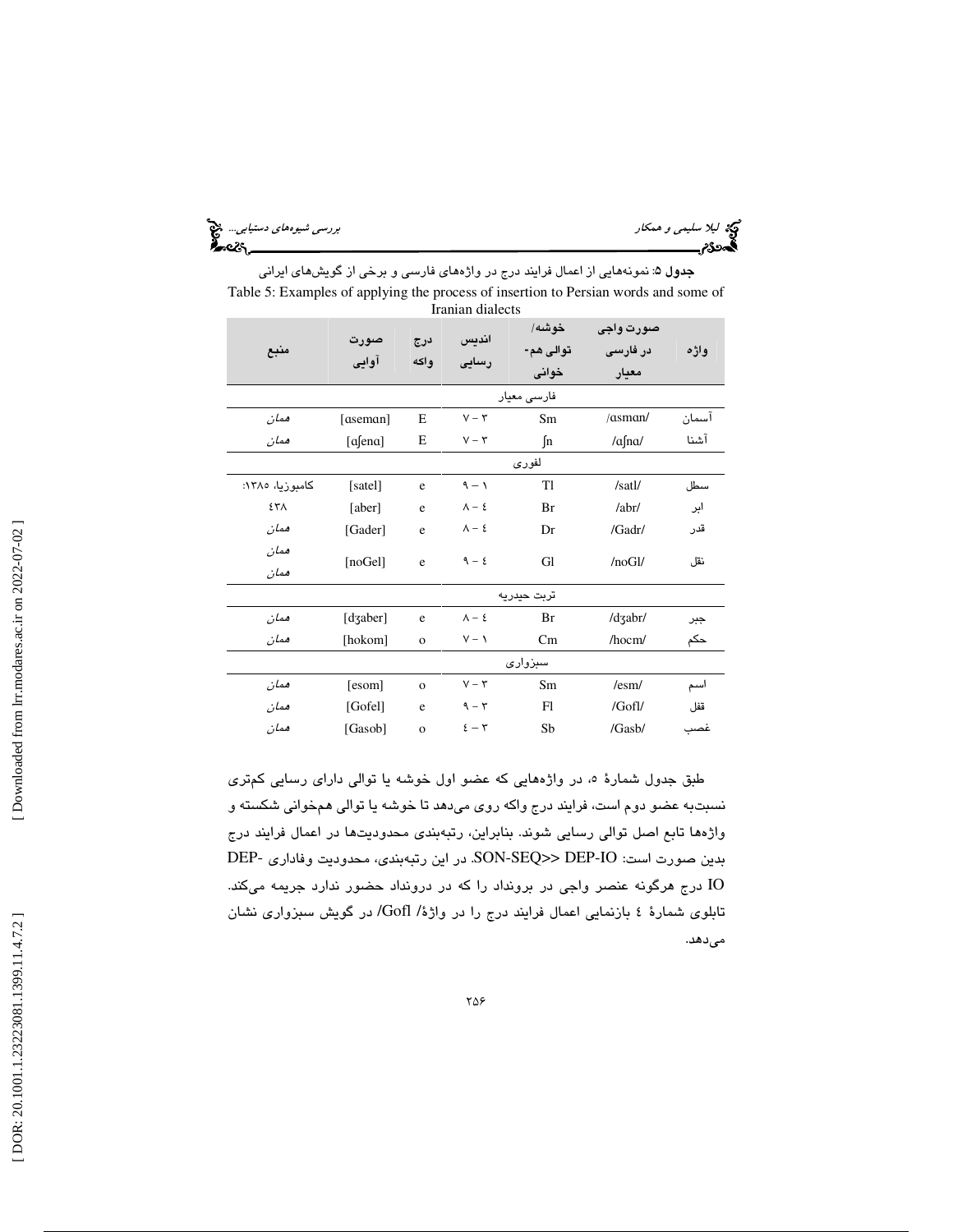(پياپي 58)، مهر و آبان 1399 جستارهاي زباني دورة ،11 شمارة 4

| می جستارهای زبانی<br><b>ک</b> هه&ته |  |
|-------------------------------------|--|
|                                     |  |

| $'$ Gofl $\prime$                                         | SON-SEO | DEP-IO |
|-----------------------------------------------------------|---------|--------|
| $a. \longrightarrow$ Gofel                                |         | *      |
| Gofl                                                      | ∗W      |        |
| $\sim$ $\sim$ $\sim$<br><b>Contract Contract Contract</b> |         |        |

تابلوي 4: بازنمايي اعمال فرايند درج در واژة /Gofl/ در گويش سبزواري **Tableau 4**: Representation of applying the process of insertion to the word /Gofl/ in Sabzevari dialect

همانطور كه در تابلوي شمارة 4 مشخص است، در گزينة [Gofel [با درج واكة/ e/ يك تخطي از محدوديت IO-DEP صورت گرفته است. محدوديت SEQ-SON گزينة برندة [Gofel [را بر گزينة بازندة [Gofl\*[و محدوديت IO-DEP گزينة بازندة [Gofl \*[را بر گزينة برنده ترجیح میدهد. بنابراین، نمادهای W و L در سلولهای مربوط درج میشود. با توجه به اينكه گزينهٔ [Gofl]\* از محدوديتي تخطي كرده است كه در رتبهبندي بالاتري از محدوديت IO-DEP قرار دارد، گزينة [Gofel [به منزلة گزينة بهينه در برونداد معرفي ميشود.

4ـ 5 . فرايند حذف

فرايند واجي حذف به فرايندي گفته ميشود كه همخوان يا واكهاي از زنجيرة گفتار حذف شود (40 2008: ,Carr(. در اين پژوهش، از بررسي واژههاي بسيط فارسي، 24 واژه با ساخت هجایی  $\mathrm{CVC}_1\mathrm{C}_2$ / بهدست آمد که در صورت واجی آنها اصل توالی رسایی در خوشههاي همخواني رعايت نميشود.

|        | <b>Tuble</b> 0. Deletion of the final consolidity in I croidle of the symallic words |        |                      |          |                     |           |      |
|--------|--------------------------------------------------------------------------------------|--------|----------------------|----------|---------------------|-----------|------|
| منبع   | صورت                                                                                 | حذف    | اندىس                | خو شبهٔ  | صورت                | ترکیب با  | واژه |
|        | آوايي                                                                                | هم-    | رسایی                | همخواني  | واجى                | ديگر      |      |
|        |                                                                                      | خوان   |                      |          |                     | عناصر     |      |
|        |                                                                                      | يايانى |                      |          |                     | زبانى     |      |
| گويشور | [ in Gad]                                                                            | R      | $\Lambda - \xi$      | dr       | /in Gadr/           | اىن قدر   | قدر  |
| همان   | [fec con]                                                                            | R      | $\Lambda - \Lambda$  | cr       | /fecr con/          | فكر كن    | فكر  |
| همان   | [sab con]                                                                            | R      | $\Lambda - \xi$      | br       | /sabr con/          | صبر کن    | صبر  |
| همان   | $\lceil \text{fay} \rangle$ nafru $\lceil \cdot \rceil$                              | R      | $\Lambda - \Upsilon$ | $\chi$ r | /fayr nafru $\beta$ | فخر نفروش | فخر  |

**7۵** 

**جدول ۶**: حذف همخوان پاياني در واژههاي بسيط يک هجايي زبان فارسي **Table 6**: Deletion of the final consonant in Persian one syllable words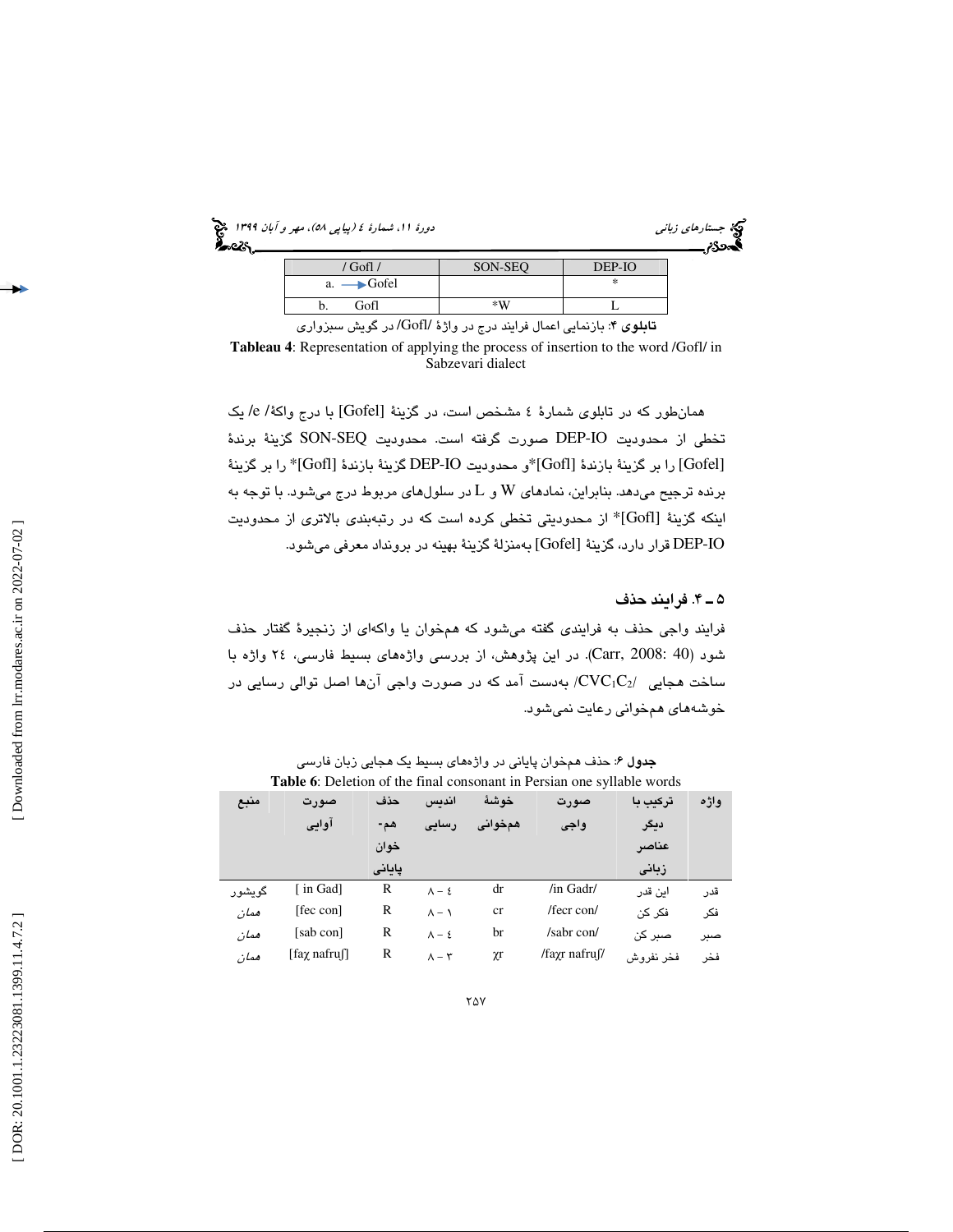| જે | ≁વ્હ | بررسی شیوههای دستیابی |        |            |         |               |          | <b>کیج</b> لیلا سلیم <i>ی و همکار</i><br>المحكام |
|----|------|-----------------------|--------|------------|---------|---------------|----------|--------------------------------------------------|
|    | منبع | صورت                  | حذف    | اندىس      | خو شئ   | صورت          | ترکیب با | واژه                                             |
|    |      | آوايي                 | هم-    | رسایی      | همخواني | واجى          | ديگر     |                                                  |
|    |      |                       | خوان   |            |         |               | عناصر    |                                                  |
|    |      |                       | پایانی |            |         |               | زبانى    |                                                  |
|    | همان | $[t]$ ef bandi]       | М      | $V - \tau$ | ſm      | /tfefm bandi/ | چشم بندی | چشم                                              |
|    | همان | [vas con]             | L      | $9 - 7$    | sl      | /vasl con/    | وصل کن   | وحيل                                             |
|    | همان | $[d3a$ [vare]         | N      | $V - \tau$ | ſn      | /dʒafnvare/   | جشنواره  | حشن                                              |

با توجه به جدول شمارهٔ ٦، فرایند حذف بر واژههای بسیط با ساخت هجایی CVCC اعمال نميشود. زماني كه گويشوران زبان فارسي اين واژههاي بسيط يك هجايي را در تركيب با ديگر عناصر زباني بهكار ميبرند، حذف همخوان پاياني، يعني همان عضو رساتر اتفاق میافتد. برای مثال، فرایند حذف بر واژهٔ / Gadr /اعمال نمیشود. با توجه به اینکه واژهٔ/ Gad) به معنای «قامت» در زبان فارسی وجود دارد حذف همخوان/ r/ از پایانهٔ هجا سبب ابهام معنايي ميشود؛ ولي وقتي/ Gadr/ با/ in/ تركيب شود، گويشوران آن را بهصورت [in Gad] تلفظ مىكنند و ابهام معنايى صورت نمىگيرد. بهطور كلي، سلسلهمراتب محدوديتها براي اعمال فرايند حذف در اين دسته از كلمات بدين شرح است-:SON. IO-MAX>> SEQ درادامه، واژة/ Gadr in/ در چارچوب نظرية بهينگي بررسي ميشود و رتبهبندي محدوديتها در تابلوي شمارة 5 مشخص ميشود.

| /in Gadr/                                    | SON-SEO | <b>MAX-IO</b> |  |  |  |  |
|----------------------------------------------|---------|---------------|--|--|--|--|
| $a \rightarrow \infty$ in Gad                |         |               |  |  |  |  |
| in Gadr                                      | $*W$    |               |  |  |  |  |
| $\mathbf{r}$ $\sim$ $\mathbf{r}$ $\sim$<br>. |         |               |  |  |  |  |

تابلوی ۵: بازنمایی اعمال فرایند حذف در واژهٔ/ in Gadr/

**Tableau 5:** Representation of applying the process of deletion to the word /in Gadr/

در تابلوی شمارهٔ ۰، با حذف همخوان/ r/ در گزینهٔ [in Gad] یک تخطی از محدودیت IO-MAX مشاهده ميشود. محدوديت SEQ-SON گزينة برندة [Gad in [را كه اصل توالي رسايي در آن رعايت ميشود بر گزينة بازندة [Gadr in \*[كه اين اصل را نقض ميكند ترجيح ميدهد. بهعلاوه، محدوديت IO-MAX گزينة بازنده را بر گزينة برنده ترجيح ميدهد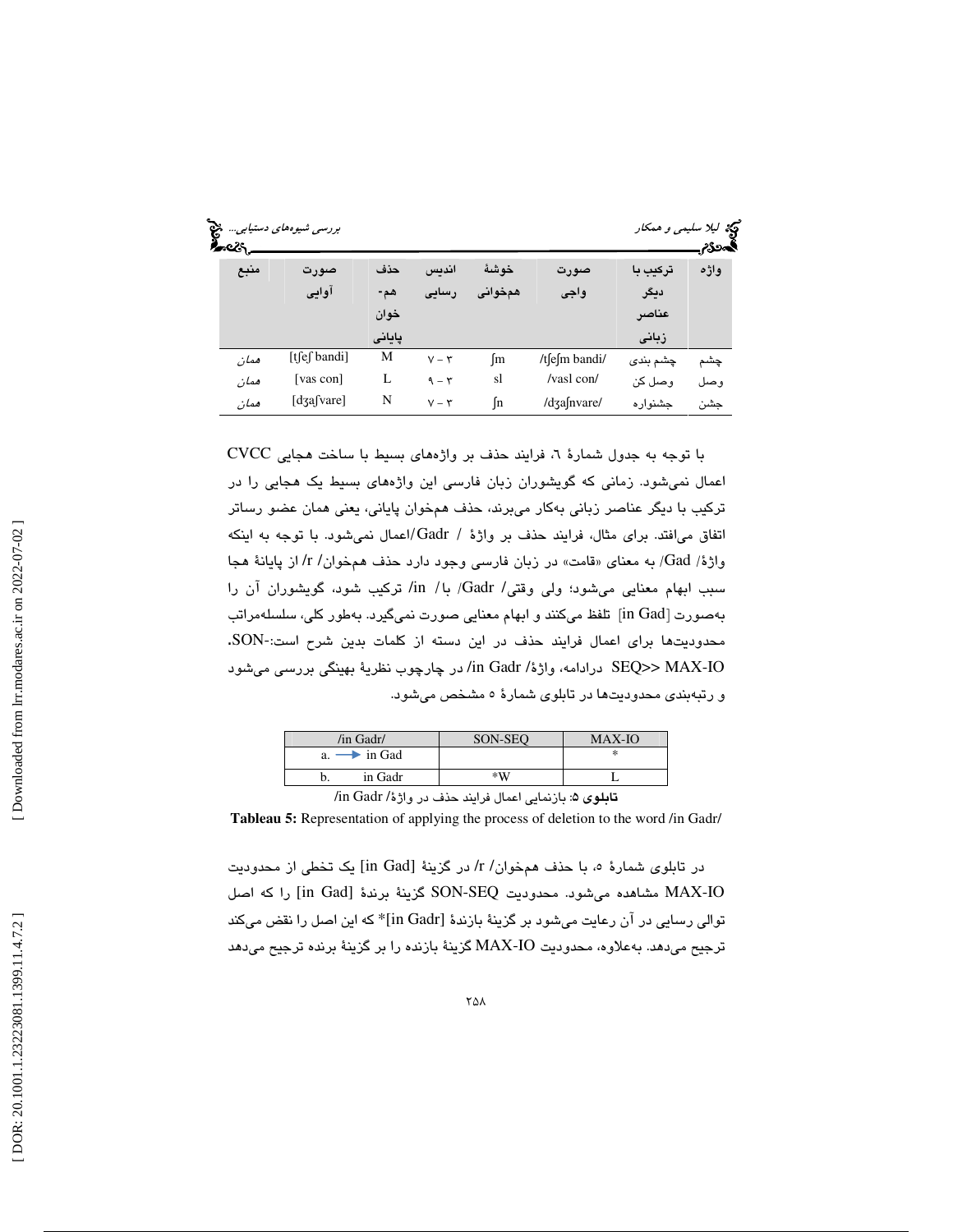در محل تقاطع رديف گزينة بازنده و ستون محدوديت مورد نظر درج ميشود. و نماد L بنابراين، گزينهٔ بازندهٔ [in Gadr] ٌ با تخطی از محدودیتی که در رتبهبندی بالاتری قرار دارد بهمنزلة گزينة بازنده معرفي و گزينة [Gad in [به منزلة گزينة بهينه در برونداد معرفي ميشود.

5ـ 5 . فرايند جايگزيني يك واحد واجي با واحد واجي ديگر

فرايند جايگزيني يك واحد واجي با واحد واجي ديگر به فرايندي گفته ميشود كه در آن يك واحد زباني با واحد زباني ديگر در يك جايگاه خاص جايگزين شود ( s'Crystal dictionary, 2008: 463). در دادههاي مورد مطالعه از گويش كردي هورامي، ١٩ واژهٔ بسيط يك و دوهجايي يافت شد كه اين فرايند در آنها رخ ميدهد. بهطوركلي، فرايند جايگزينی در ۱۰ واژهٔ دو هجايی و ۹ واژهٔ يکهجايی در دادههای مورد مطالعه اعمال<br>میشود. جدول شمارهٔ ۷ به تعدادی از این کلمات اشاره میکند که در آنها انسدادی/ d/ به-منزلهٔ عضو دوم خوشهٔ همخوانی با ناسوده/ I/ جایگزین میشود و صورت آوایی را تابع اصل توالي رسايي ميكند.

جدول 7: اعمال فرايند جايگزيني يك واحد واجي با واحد واجي ديگر در گويش كردي هورامي **Table 7:** Applying the process of substitution to kurdi Hurami dialect

| منبع | اندىس                     | صورت                       | انديس    | خوشهٔ هم- | صورت  | واژه   |
|------|---------------------------|----------------------------|----------|-----------|-------|--------|
|      | رسایی                     | أوايي                      | رسایی    | خواني     | واجى  |        |
| همان | $\mathcal{N}-\mathcal{N}$ | $\lceil \text{mio} \rceil$ | $\S - V$ | Md        | /mdo/ | مى دھد |
| ممان | $11 - V$                  | [mia]                      | $5 - V$  | Md        | /mda/ | مىدھند |
| همان | $11 - 2$                  | [b.a]                      | $2 - 2$  | Bd        | /bda/ | ىدھند  |

طبق جدول شمارهٔ ۷، در تعدادی از واژههای گویش کردی هورامی، زمانی که اصل توالی رسايي در خوشههاي همخواني ابتداي هجا رعايت نشده باشد، عضو دوم خوشه كه داراي رسايي كمتري نسبتبه عضو اول است با همخواني رساتر جايگزين ميشود تا ساخت هجايي بهصورت بهينه سازماندهي شود. براي مثال، در واژهٔ/ mdo/ انسدادي/ d/ با انديس رسايي ٤ كه به هستة هجا نزديكتر است درجة رسايي كمترى نسبت به خيشومي/ m/ با انديس رسايي 7 دارد. بنابراين، فرايند جايگزيني اعمال ميشود و عضوي كه داراي درجة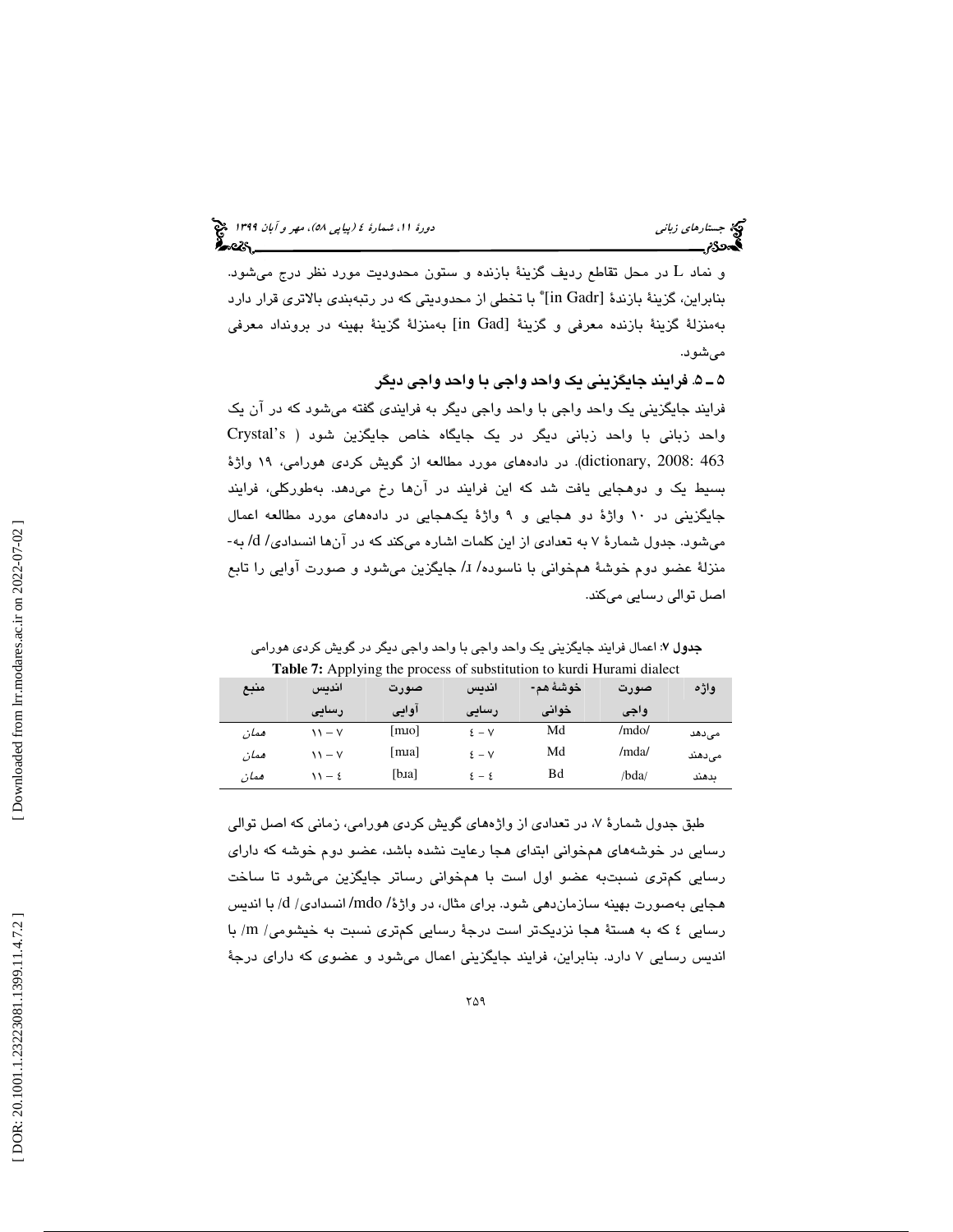ليكا الميلا سليمى و همكار بررسي شيوههاى دستيابي.... الميلاد المستوى و همكار بررسي شيوههاى دستيابي.... الميلاد<br>المستوى المستوى المستوى المستوى المستوى المستوى المستوى المستوى المستوى المستوى المستوى المستوى المستوى المستو<br>

رسايي كمتري است با همخواني رساتر جايگزين ميشود. البته، در واژة/ bda/ كه توالي هم- خوانهاي/ b/ و/ d/ وجود دارد، درجهٔ رسايي هر دو همخوان يكسان است و اعمال فرايند جايگزيني سبب ميشود كه اين تفاوت درجة رسايي افزايش يابد و تمايز بين آواها برجستهتر شود. درنتيجه، طبق اصل توالي رسايي همخوان نزديك به هسته داراي درجة رسايي بيشتري نسبتبه همخوان ديگر ميشود. بهطوركلي، محدوديتهاي موجود در اعمال فرايند جايگزيني يك واحد واجي با واحد واجي ديگر، بهترتيبي است كه آورده ميشود: SON-SEQ

 C/#STOP\*: محدوديت نشانداري C/#STOP \*حضور همخوان انسدادي را بهمنزلة عضو دوم خوشهٔ همخوانی در ابتدای هجا مجاز نمیداند ( نماد # مرز هجا را نشان میدهد). (manner (IDENT: اين محدوديت وفاداري تغيير شيوة توليد يك همخوان در درونداد به همخواني ديگر در برونداد را جريمه ميكند.

سلسلهمراتب محدوديتها براي نمايش اين فرايند در واژههاي مورد مطالعه بدين صورت است:

 $SON-SEQ>> *STOP/#C \longrightarrow$  > IDENT (manner)

تابلوي 6 به بازنمايي اعمال فرايند جايگزيني يك واحد واجي با واحد واجي ديگر در واژة/ mdo/ ميپردازد.

| /mdo/ |     | SON-SEO | $*STOP/HC$ | <b>IDENT</b> (manner) |
|-------|-----|---------|------------|-----------------------|
| a.    | mio |         |            | 崇                     |
|       | mdo | $*W$    | $*W$       |                       |

تابلوي 6: بازنمايي اعمال فرايند جايگزيني يك واحد واجي با واجي ديگر در واژة/ mdo/ Tableau 6: Represention of applying the process of substitution to the word /mdo/

در تابلوی شمارهٔ ٦، محدودیت SON-SEQ بر محدودیتهای STOP/#C\* و IDENT (manner) تسلط دارد. گزينة [mdo]\* با تخطي از محدوديتهايي كه در رتبهبندي بالاتري قرار دارند از رقابت خارج ميشود و گزينة [mɹo [با يك تخطي از محدوديت IDENT (manner) به منزلة گزينة برنده به برونداد معرفي ميشود. 6ـ 5 . محدودة اعمال فرايندهاي واجي از منظر ساخت هجايي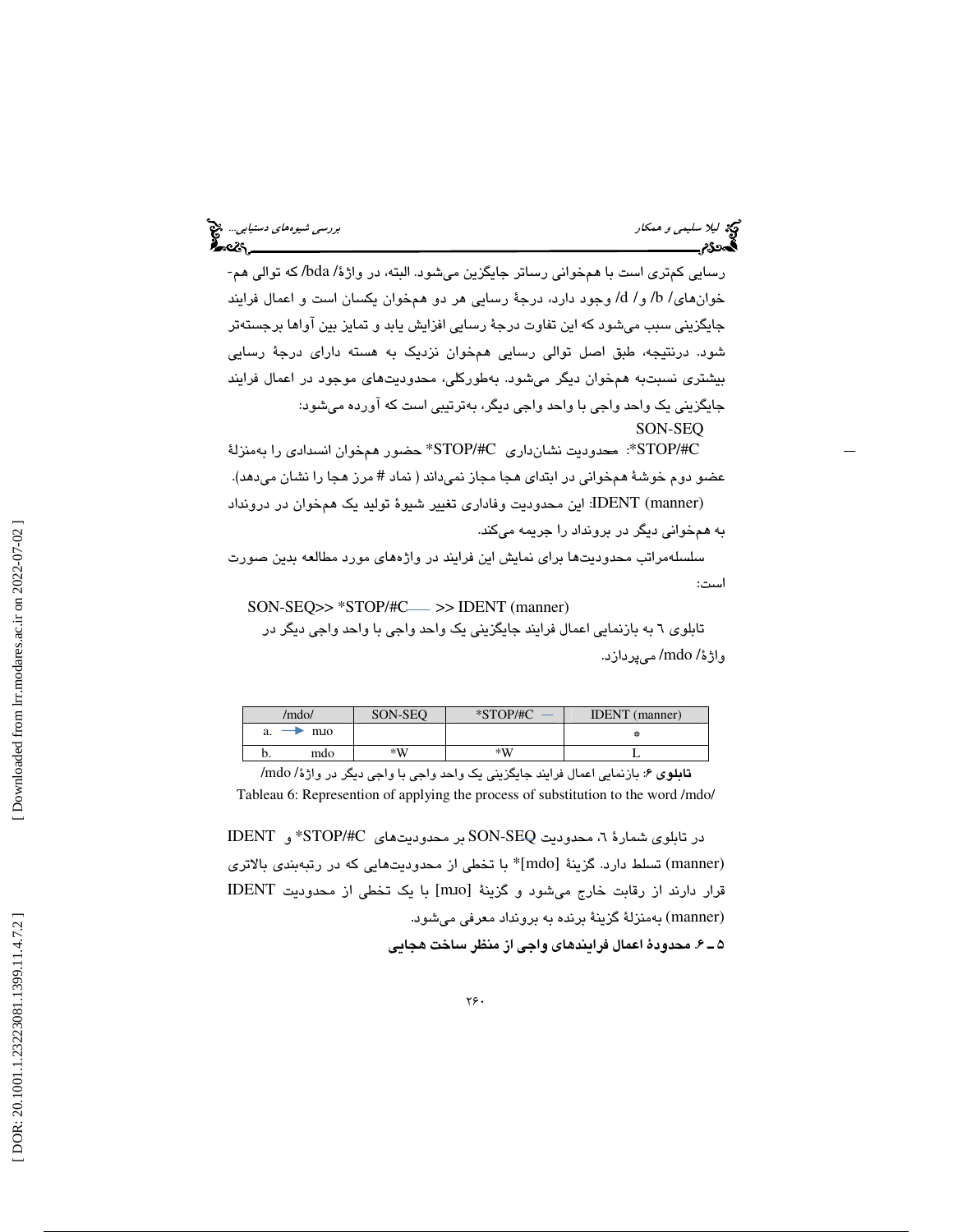در بخشهاي 1ـ 5 تا 5ـ 5 ، به فراواني و درصد اعمال فرايندهاي كشش جبراني، قلب، درج، حذف و جايگزيني يك واحد واجي با واحد واجي ديگر در واژههاي بسيط اشاره شده است. با توجه به اينكه در كل دادههاي استخراجشده واژههاي چهار هجايي و بيشتر مشاهده نشده، بررسي دادهها حاكي از آن است كه اين فرايندها در واژههاي بسيط بر واژههاي يك، دو و سه هجايي اعمال ميشوند. نمودار شمارة 3 درصد اعمال اين فرايندها را از منظر ساخت هجايي نشان ميدهد.



نمودار 3: درصد اعمال فرايندهاي واجي بر واژههاي بسيط يك، دو و سه هجايي **Figure 3**: Percentage of applying the phonological processes to the one, two and three syllable words

همانطور كه در نمودار شمارة 3 مشهود است، 57/ 49 درصد از اين فرايندها به واژههاي دوهجايي، 09/ 38 درصد به واژههاي يكهجايي و 32/ 12 درصد به واژههاي سههجايي اعمال ميشوند. به عبارت ديگر، واژههاي بسيط با حداكثر سه هجا در اين فرايندها شركت ميكنند كه از اين ميان، بسامد واژههاي دوهجايي بيشتر از واژههاي يك و سه هجايي است.

# . نتيجه 6

در پژوهش حاضر، بهمنظور بررسي شيوههاي دستيابي به اصل توالي رسايي و قانون مجاورت هجا، 1125 واژة بسيط از گونة گفتاري زبان فارسي و گويشهاي كردي هورامي، لفوري، تربت حيدريه و سبزواري مطالعه شد كه از اين ميان در 357 واژه شاهد اعمال پنج فرايند واجي مختلف هستيم. با توجه به نتايج بررسي دادهها، پاسخ پرسشهاي مطر حشده بدين صورت است: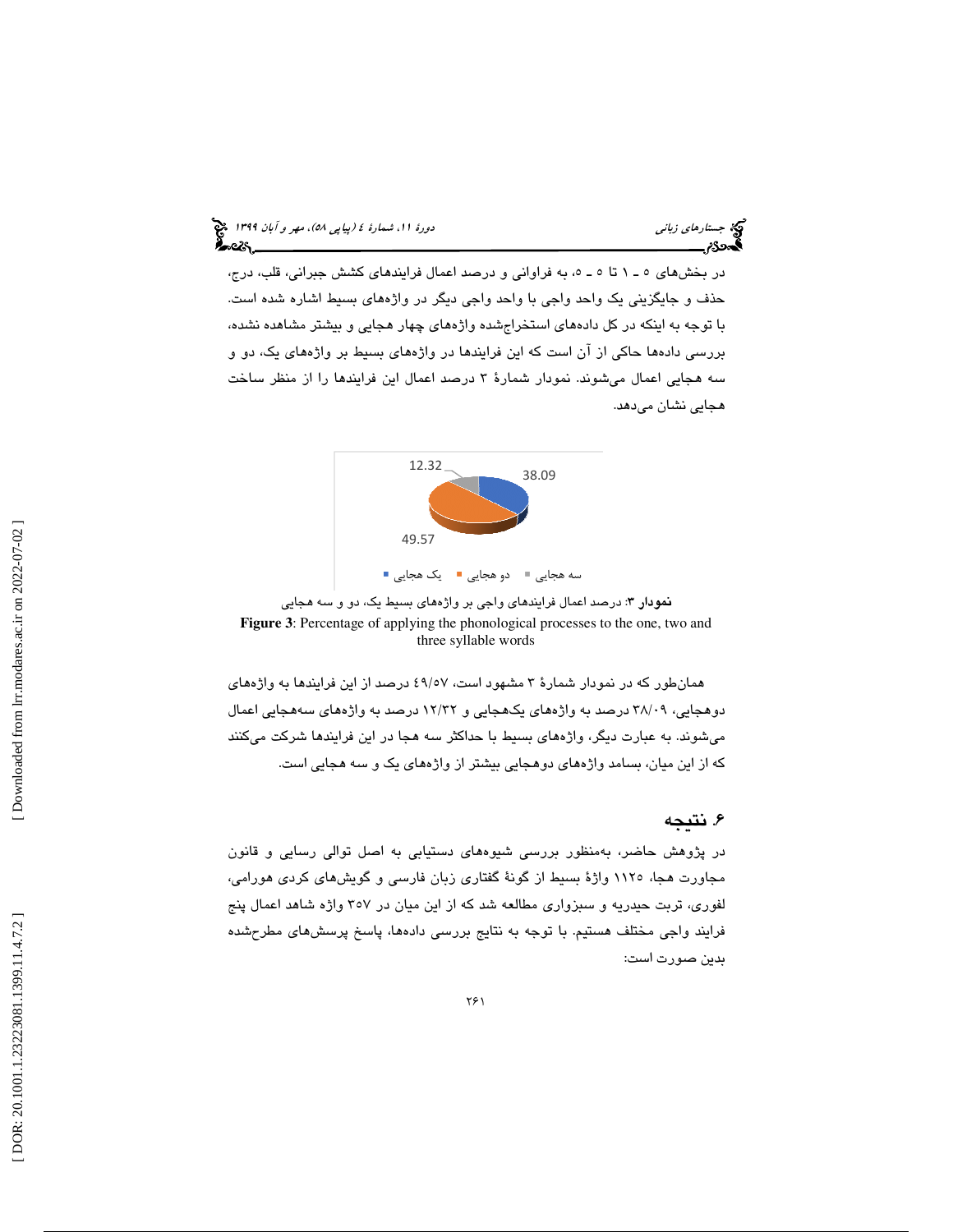ليكا الميلا سليمى و همكار بررسي شيوههاى دستيابي.... الميلاد المستوى و همكار بررسي شيوههاى دستيابي.... الميلاد<br>المستوى المستوى المستوى المستوى المستوى المستوى المستوى المستوى المستوى المستوى المستوى المستوى المستوى المستو<br> ક્રિપ્ટૅ**ક્ર** 

1ـ 6 . پاسخ پرسش اول: گويشوران زبان فارسي و گويشهاي كردي هورامي، لفوري، تربيت حيدريه و سبزواري از فرايندهاي واجي كشش جبراني، قلب، درج، حذف و جايگزيني يك واحد واجي با واحد واجي ديگر براي رسيدن به اصل توالي رسايي و قانون مجاورت هجا بهره ميگيرند. بهطور كلي، از ميان فرايندهاي واجي كشفشده، 77/ 39 درصد به كشش جبراني، 25/ 30 درصد به قلب، 92/ 17 درصد به درج، 7/6 درصد به حذف و 3/5 درصد به جايگزيني يك واحد واجي با واحد واجي ديگر تعلق دارد كه از اين ميان بسامد فرايندهاي كشش جبراني و قلب از ديگر فرايندهاي واجي بيشتر است. بهطور كلي، يكي از دستاوردهاي تحقيق حاضر اين است كه محدوديتهاي سلسلهمراتب رسايي ميتواند از عوامل محرك اين فرايندها بهشمار آيد، بهگونهاي كه با اعمال آنها ساخت كلمات با ساخت بهينة هجا همسو ميشود و تسهيل در درك و گفتار صورت ميگيرد.

2ـ 6 . پاسخ پرسش دوم: بر اساس بررسي واژههاي بسيط استخراجشده، فرايندهاي واجي كشش جبراني، قلب، درج، حذف و جايگزيني يك واحد واجي با واحد واجي ديگر بر واژههاي يك، دو و سه هجايي اعمال ميشوند كه از اين ميان بسامد اعمال اين فرايندها بر واژههاي دوهجايي بيشتر از واژههاي يك و سه هجايي است. بنابراين، تعداد هجاي واژههاي بسيط تأثيري بر اعمال فرايندهاي واجي ندارد.

. پينوشتها 7

- 1. Sonority Sequencing Principle
- 2. Sllable Contact Law
- 3. Jensen
- 4. Stricture
- 5. Gouskava
- 6. Murray and Vennemann
- 7. Jespersen
- 8. Silkrik
- 9. Clements 10. Carr
- 11. Parker
- 
- 12. Compensatory lengthening 13. Metathesis
- 14. Insertion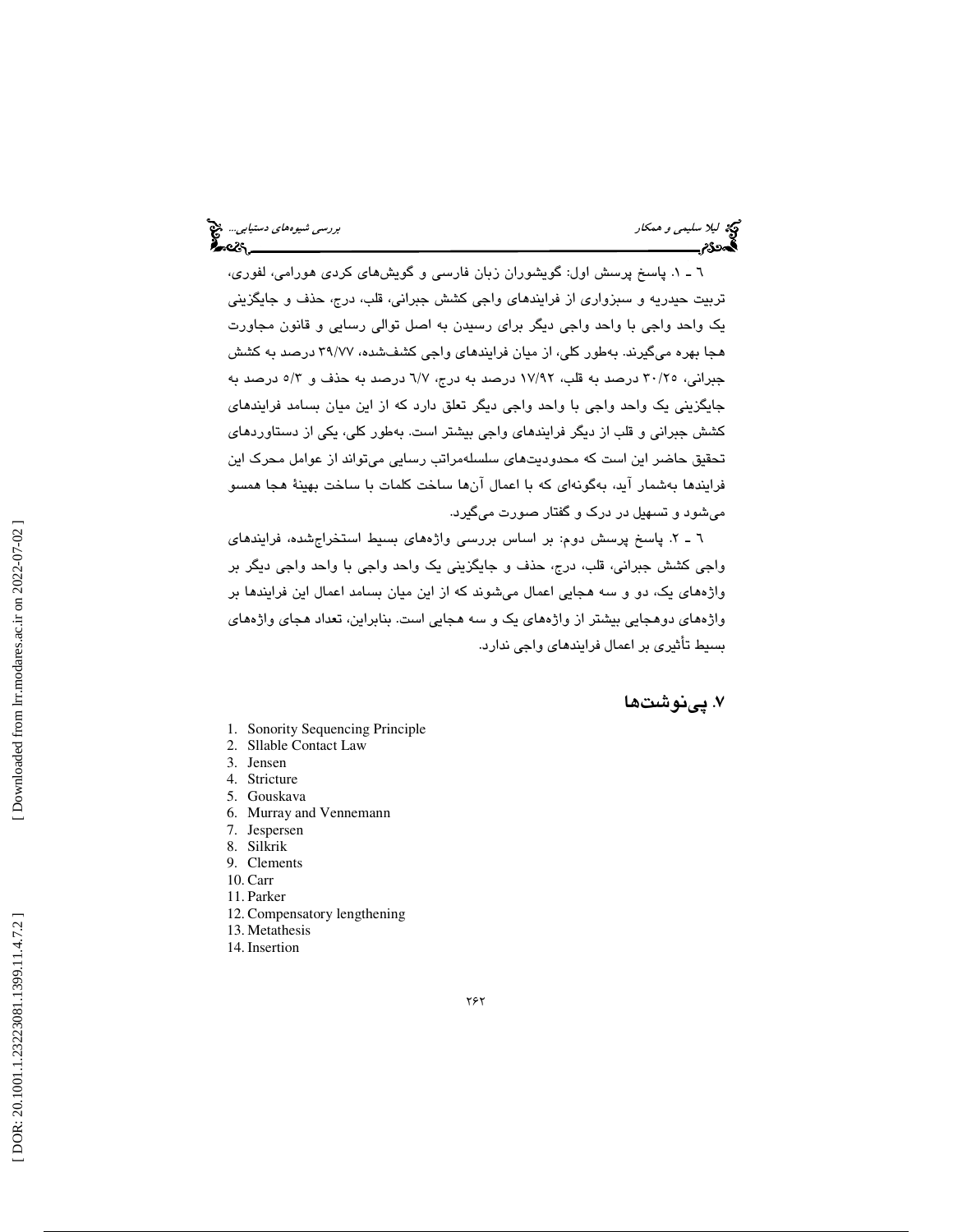(پياپي 58)، مهر و آبان 1399 جستارهاي زباني دورة ،11 شمارة 4

- 15. Deletion
- 16. Substitution
- 17. Hock
- 18. Ahmadkhani
- 19. Optimality theory
- 20. Alan Prince and Paul Smolensky 21. Generative grammar
- 22. Input
- 23. Generator
- 24. Candidate
- 25. Evaluator
- 26. Output
- 27. Ungrammatical
- 28. Tableau
- 29. Combination tableau
- 30. Winner
- 31. Loser

# . منابع 8

- استاجي، اعظم (١٣٩٠). «تحليل فرايند واجي قلب در زبان فارسي». *زبان و زبانشناسي.* ش .13 صص 129 - .146
- احمدخاني، محمدرضا و همكاران (1395). «واجشناسي اجتماعي: بررسي موردي قلب واجی در زبان فارسی». *جستار<i>های زبانی***.** ش ٤. صص ٢١ – ٣٧.
	- بيجنخان، محمود (1388). واجشناسي: نظرية بهينگي. تهران: سمت. •
- علينژاد، بتول و الهه عطايي (1392). «بررسي فرايند قلب و اصل مرز اجباري در زبان فارسی بر اساس واجشناسی غیرخطی». *پژوهشهای زبانشناسی*. ش ۹. صص ۱۷ –  $57.$
- كامبوزيا، عاليه كرد زعفرانلو (١٣٨٥). *واڄشناسى رويكردهاى قاعده بنياد.* تهران: سمت.
- كامبوزيا، عاليه كرد زعفرانلو و همكاران (1391). «قلبآوايي در زبان فارسي و برخي گويشهای ايرانی». *نشر<mark>يه نثر پژوه<i>ی ادب فارسی.* ش ۳۲. صص. ۱۰</mark>۰–۱۲۷.
	- مشيرى، مهشيد (١٣٨٨). *فرهنگ ز<i>بان فارسي: الفبايي ــ قياسي***.** تهران: سروش.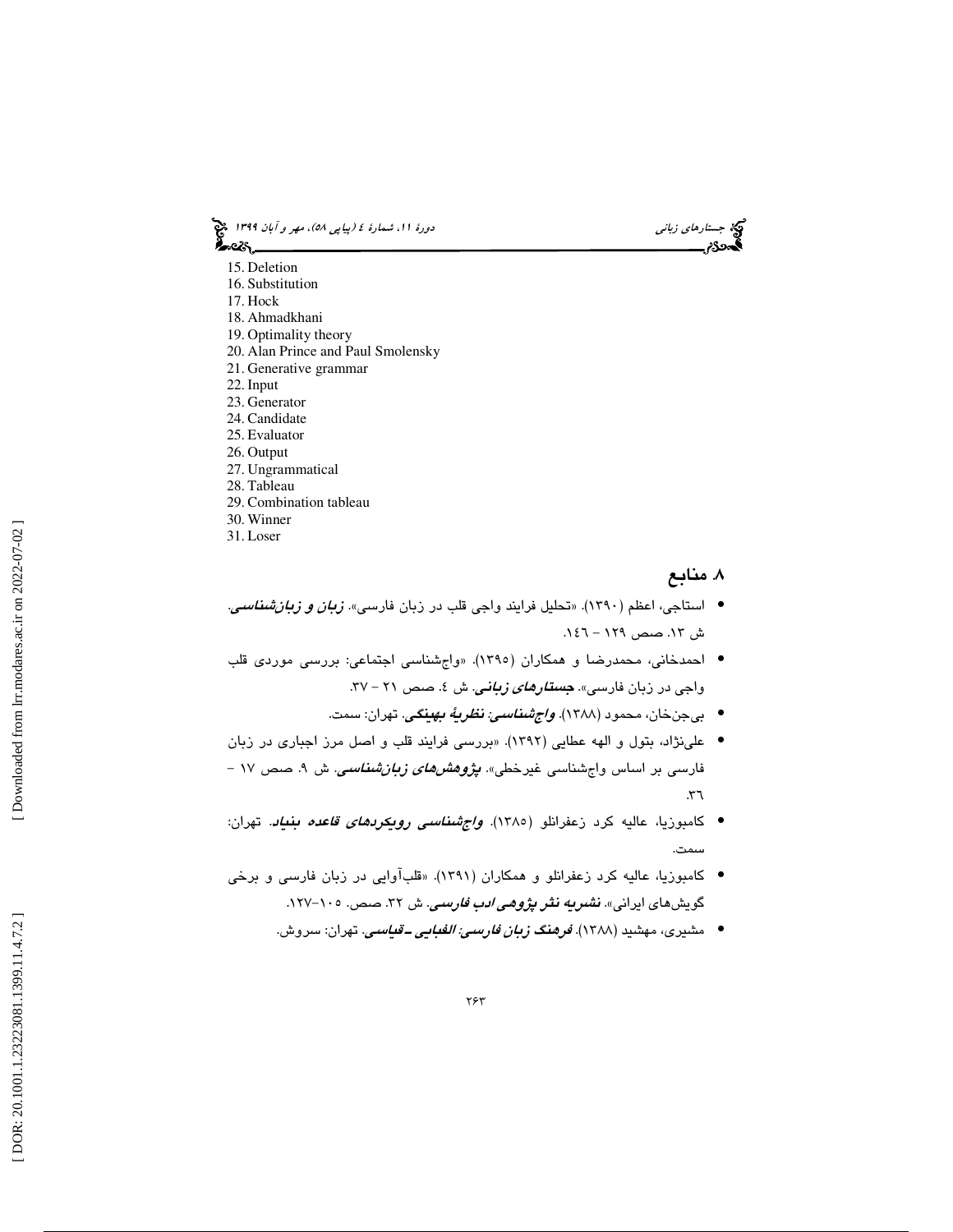### ليكا ليلا *سليمي و همكار بررسي شيوههاي دستيابي..*.. كان بررسي شيوههاي دستيابي... كان بررسي شيوههاي دستيابي... كان<br>**الي**مون المركز ه.<br>د

#### **References**:

- Ahmadkhani, M.R. et.al, (2016), "Social phonology: A case study of the phonological metathesis in Persian language". *Language Related Research*. No. 4. Pp: 21-37. [In Persian].
- Bijankhan, M. (2009). *Phonology*: *optimality theory*.Tehran: SAMT. [In Persian].
- Alinejad, B. & Atai, E. (2013). "Investigation of metathesis and obligatory contour principle in Persian based on Non-linear phonology". *Researches in Linguistics*. No. 9. Pp:17-36. [In Persian].
- Kambuziya, A. K. Z. (2006). *Rule-based Approaches*. Tehran: SAMT. [In Persian].
- Kambuziya, A. K. Z. et. Al, (2012), "Phonetic metathesis in Persian and some of Iranian dialects". *Journal of Letters and Language.* No. 32. Pp:105-127. [In Persian].
- Moshiri, M. (2009). *Persian dictionary: Alphabetical-Analogical*. Tehran: SAMT. [In Persian].
- Estaji, A. (2011). "Analysis of the phonological process of metathesis in Persian". *Language & Linguistics*. No. 13. Pp: 129-146. [In Persian].
- Carr, P. (1993). *Phonology*. New York: St. Martins Press.
- Carr, P. (2008). *A glossary of phonology*. Edinburgh: Edinburgh University Press.
- Clements, G. N. (1990). "The Role of the Sonority Cycle in Core Syllabification". In Kingston. J and M. Beckman*. Papers in Laboratory Phonology 1: between the Grammar and Physics of Speech*. Cambridge: Cambridge University Press.
- Crystal, D. (2008). *A dictionary of linguistics and phonetics*. UK: Blackwell Publishing.